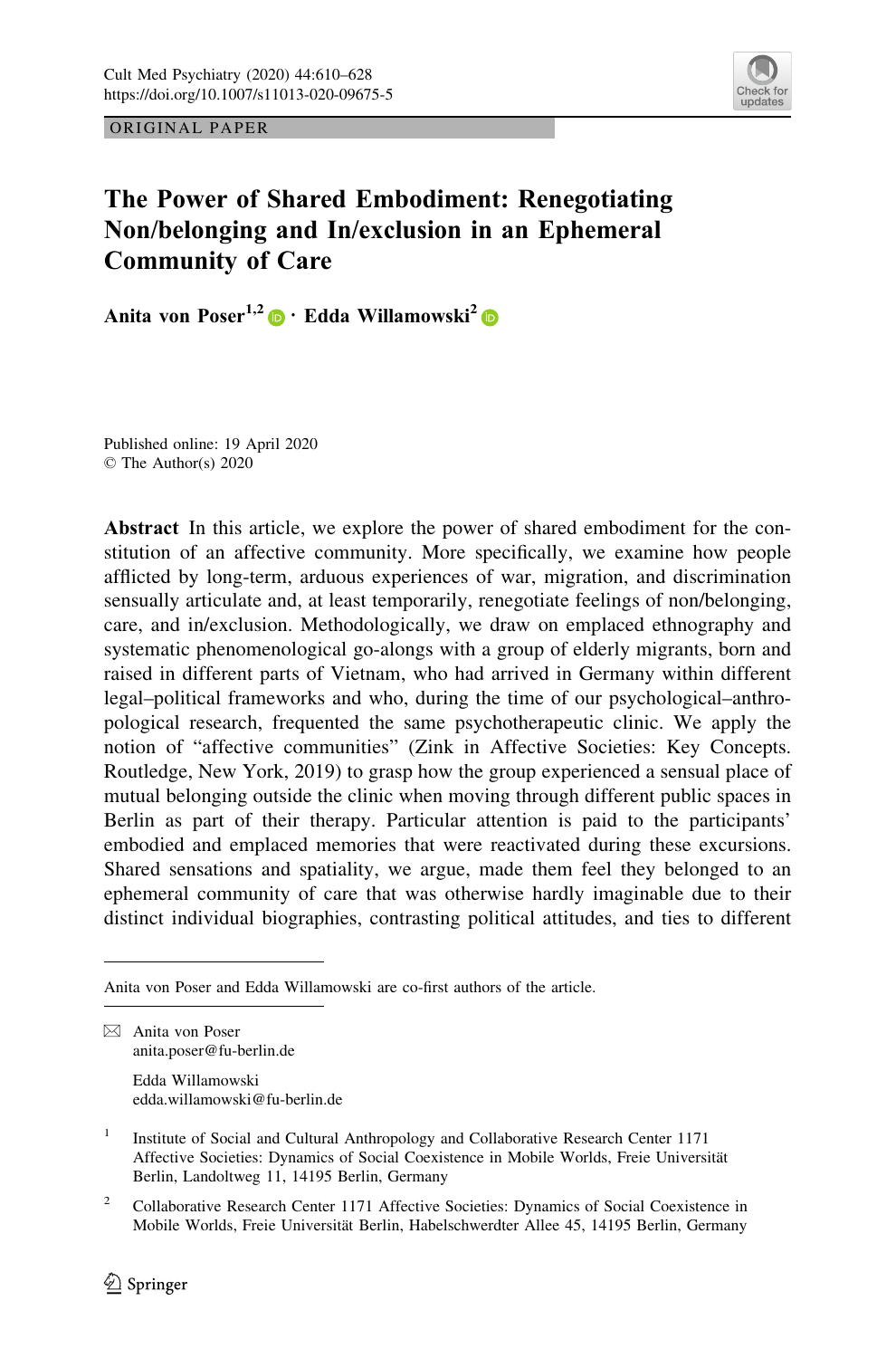social collectives. In analyzing this affective community, we highlight how significant spatio-sensorial modes of temporal solidification can be in eliciting embodied knowledge that positively contributes to therapeutic processes.

Keywords Affective community · Embodiment · Belonging · Care · Emplaced ethnography

## Introduction

On a grey, cloudy, and windy day in late March 2017, we organized a boat cruise (a so-called "historical sightseeing cruise") on the Spree river for the participants of a bi-weekly group therapy for Vietnamese migrants that usually took place within a psychotherapeutic outpatient clinic in Berlin.<sup>1</sup> For many years, the participants, all of them elderly Vietnamese-born women and men, had been suffering from unvoiced feelings of non-belonging and social exclusion. These feelings were directly linked to their often arduous migratory experiences, which could not only be similar but also quite diverse, depending on their respective biographies, their contrasting political attitudes, and their ties to different social collectives. The boat cruise was part of one of four systematic phenomenological go-alongs which we undertook with the participants outside of the clinic as part of an applied and engaged anthropological–psychiatric research framework (Heyken et al. [2019;](#page-17-0) Nguyen et al. in print). Shortly before the boat was to depart, we realized that Mr.  $Th<sub>1</sub><sup>2</sup>$  one of the male participants of the group, was missing. Mr. B, another participant, offered to call Mr. Th to ask about his whereabouts. After a few minutes, however, Mr. Th arrived. Upon the others' inquiries of why he was late, Mr. Th spontaneously raised his arms and playfully excused his delay with the words "hey, we are all sick!" He humorously added that he had been waiting for Mr. B at an agreed place nearby, which the latter had obviously forgotten, and that this was the reason for his delay. In a similarly humorous way, all the others who were present on that day commented on the situation referring to their statuses as "outpatients of a psychotherapeutic clinic", and were joined in laughter and an intense affective resonance.

Over the course of this article, we aim to show that this short vignette marks one salient and consolidating moment of what this specific group came to experience as an ephemeral community of care. Despite its ephemerality, the affective intensity of this experience gave the participants new orientations for considering their selves, lives, and surroundings and for reframing their feelings.

In the following, we will first introduce the notion of "affective communities" (Zink [2019\)](#page-18-0), based on which we argue that shared sensations and spatiality allowed

 $1$  Our ethnographic research was conducted within an anthropological-psychiatric research project (A02). The project is part of the Collaborative Research Center 1171 "Affective Societies—Dynamics of Social Coexistence in Mobile Worlds" based at Freie Universität Berlin and funded by the German Research Foundation (DFG). We would like to thank our psychiatric and psychological colleagues Thi Minh Tâm<br>Ta Eric Hahn and Main Hugha Nauvễn for an inspiring interdisciplinary collaboration Tạ, Eric Hahn and Main Hương Nguyễn for an inspiring interdisciplinary collaboration.

<sup>&</sup>lt;sup>2</sup> The names of our protagonists are anonymized throughout the article.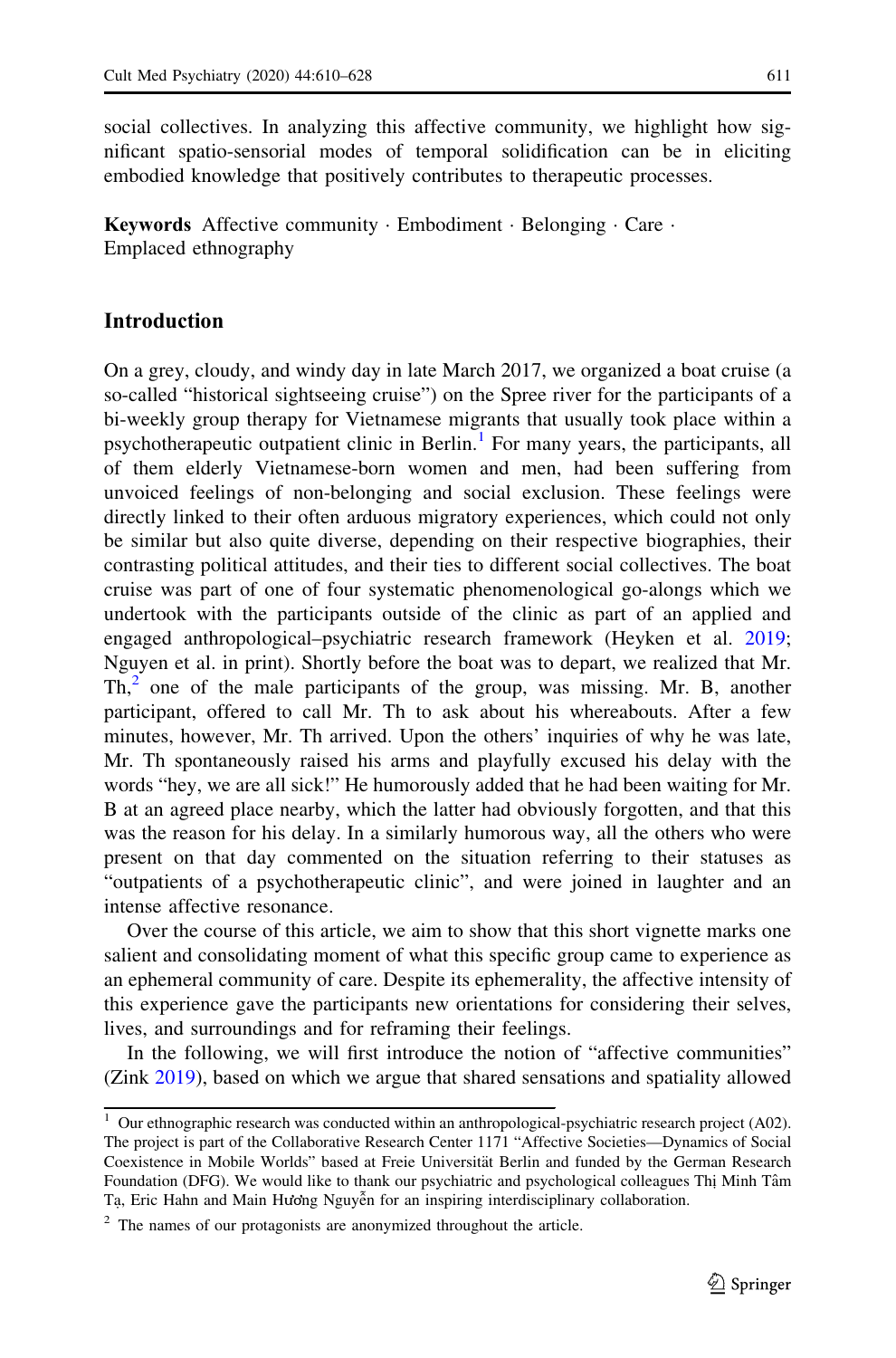our participants to renegotiate feelings of non/belonging, care, and in/exclusion. We will then briefly explain our specific methodological choices before we analyze how shared, embodied as well as emplaced memories (Pink [2015](#page-18-0)) evoked specific spatiosensorial ways to temporarily tie the participants together as an affective community. Finally, we will address the value of eliciting embodied and often 'hidden' knowledge for therapeutic processes.

## Affective Communities and Renegotiations of Non/belonging and In/ exclusion

Despite different reasons for frequenting the psychotherapeutic clinic, there were at least three common aspects that united the elderly participants. First, they had all to different degrees lost their capacity to relate and resonate with others in ways which made them feel safe, included, and properly cared for by others, as well as their capacity to care for others on emotionally recognized terms. Second, they had felt incapable of openly addressing this loss over many years within and beyond their circle of peers. Due to severe afflictions and increasing social conflicts, the participants had either gradually or abruptly withdrawn from society, depending on their individual affective lives. In speaking of "affective lives" (von Poser [2018](#page-18-0)) from a psychological–anthropological lens, we frame the emotional experiences in people's life-courses as the dynamic and open outcome of complex, and sometimes arduous, affective processes of dealing with felt differences and of doing and undoing belonging over the entire course of life (cf. Röttger-Rössler [2018](#page-18-0)). Some had withdrawn because of acute distress, others had done so because of accumulated distress. Nevertheless, all expressed the feeling of being numb, powerless, and dependent. Third, as a consequence of this withdrawal, they all felt incapable not only of maintaining feelings of belonging but also of "[s]ensing and making sense of [...] feelings of estrangement [and] discomfort" (Mattes et al. [2019:](#page-17-0)302).

In other words, they could no longer rely on their "emotion repertoires", by which we mean the shared frames of reference which are internalized during processes of socialization and which enable individuals and collectives to encode and decode felt experiences as discrete emotions on the levels of discourse, practice, and embodiment (von Poser et al. [2019](#page-18-0):243). As a result, they were emotionally overwhelmed by felt differences with detrimental effects on their level of affect.<sup>3</sup> To give one example of such a felt difference: a male patient told Edda of the pressure he always felt before meeting peers. Before his afflictions had grown in severity, he had, for instance, enjoyed extended visits by his peers at his home. Such visits were usually accompanied by convivial activities such as sharing a meal or taking sightseeing trips through the city. Moreover, inviting visitors socially and emotionally augmented his status as the head of the family, as it allowed him to perform responsibility in normative terms. With his increasing distress, he hardly felt

<sup>&</sup>lt;sup>3</sup> Whereas we use the term "emotions" to refer to socio-culturally, historically, and politically shaped feelings (von Scheve and Slaby [2019\)](#page-18-0), the term "affect" denotes the relationally occurring intensities in "encounters between bodies that involve a change—either enhancement or diminishment—in their respective bodily *capacities* or micro-powers" (Slaby and Mühlhoff 2019:27).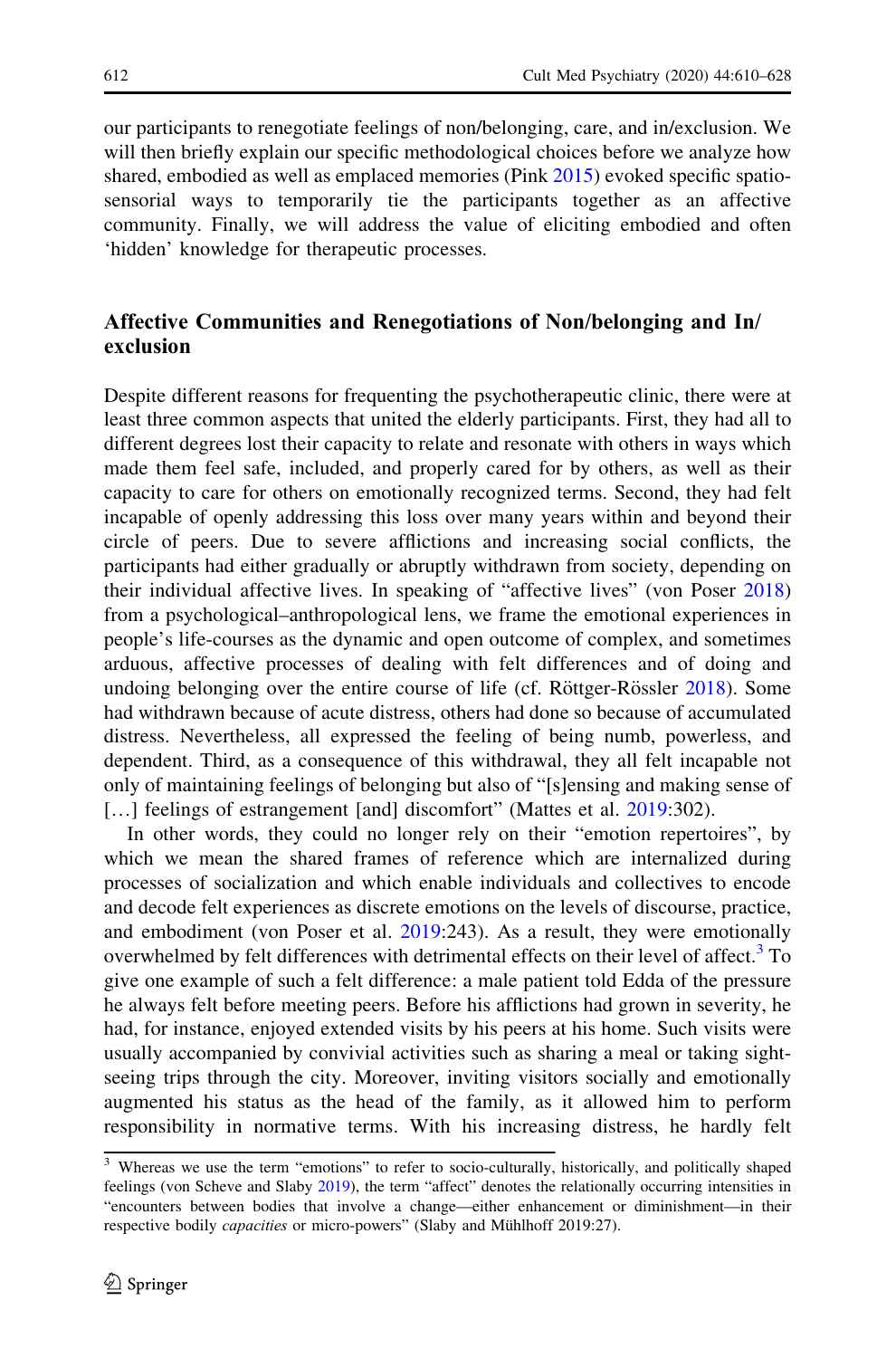capable of bearing such encounters any longer. His normative understanding of how to properly feel and behave in such encounters now collided with his actual withdrawal.

Affective dynamics are part and parcel of feelings of belonging. As the editors to this special issue suggest "to belong […] is to share values, networks, and practices and importantly to feel accepted and recognized as a morally equivalent member of a community." Thus, as the example above indicates, we learned that the participants' social and spatio-sensorial senses of belonging had been strongly mitigated, which in turn negatively impinged upon their capacities to live sociable lives within society. Put differently, they felt socially displaced and were no longer part of "affective communities," understood here as the spaces that afford actors the possibility to establish (new) common ground or an "educated social sensibility" (Zink [2019](#page-18-0):291) with regard to the recognition and negotiation of affects and emotions. Following cultural sociologist Veronika Zink,

"the concept of affective communities depicts a specific form of collectivity that can be characterized by a shared sensuality eliciting an implicit sense of commonality and immediateness (…). Affective communities are momentary connections of social immediacy that are driven by 'the impulse of sociability' (…), that is, of a playful form of practicing convivial connectivity" (Zink [2019](#page-18-0):289–290).

Zink explores a phenomenologically inspired notion of relational affects in order to point to the significance of shared, embodied experiences "between affected and affecting social bodies" ([2019:](#page-18-0)289) for the temporal and transient solidarization and de-solidarization that she considers indicative of affective communities. While building on this notion, we simultaneaously expand it by combining the affective communities framework with "embodied" and "emplaced ethnography." Following Sarah Pink, we do not just make a plea for "the integration of mind and body" as posited by embodiment theories but apply an "emplaced ethnography that attends to the question of experience by accounting for the relationships between bodies, minds, and the materiality and sensoriality of the environment" (2015:28). A focus on "emplacement," then, needs a corresponding methodology in motion, to which we will turn later.

Zink's notion of affective communities is productive for us as well because of the linkage she makes to process-oriented thinking in social theory (e.g. Elias [2000](#page-17-0)): societies per se are processes, they are formed and deformed, gain or lose stability, because they are made, unmade, and remade within continuously consolidating and dissolving affective communities. In relating her understanding of affective communities to contemporary social theories that posit "the social as a process in the making" ([2019:](#page-18-0)296), thus rejecting classical social theories of the modern, rationally ordered, static, and indissoluble society, Zink considers affective communities to be "the modus operandi of contemporary affective societies" [\(2019](#page-18-0):297). In other words, affective communities are integral parts of societies because they fundamentally shape their dynamics.

The particular affective community that we wish to address as an ephemeral community of care only gradually emerged over a series of encounters in distinct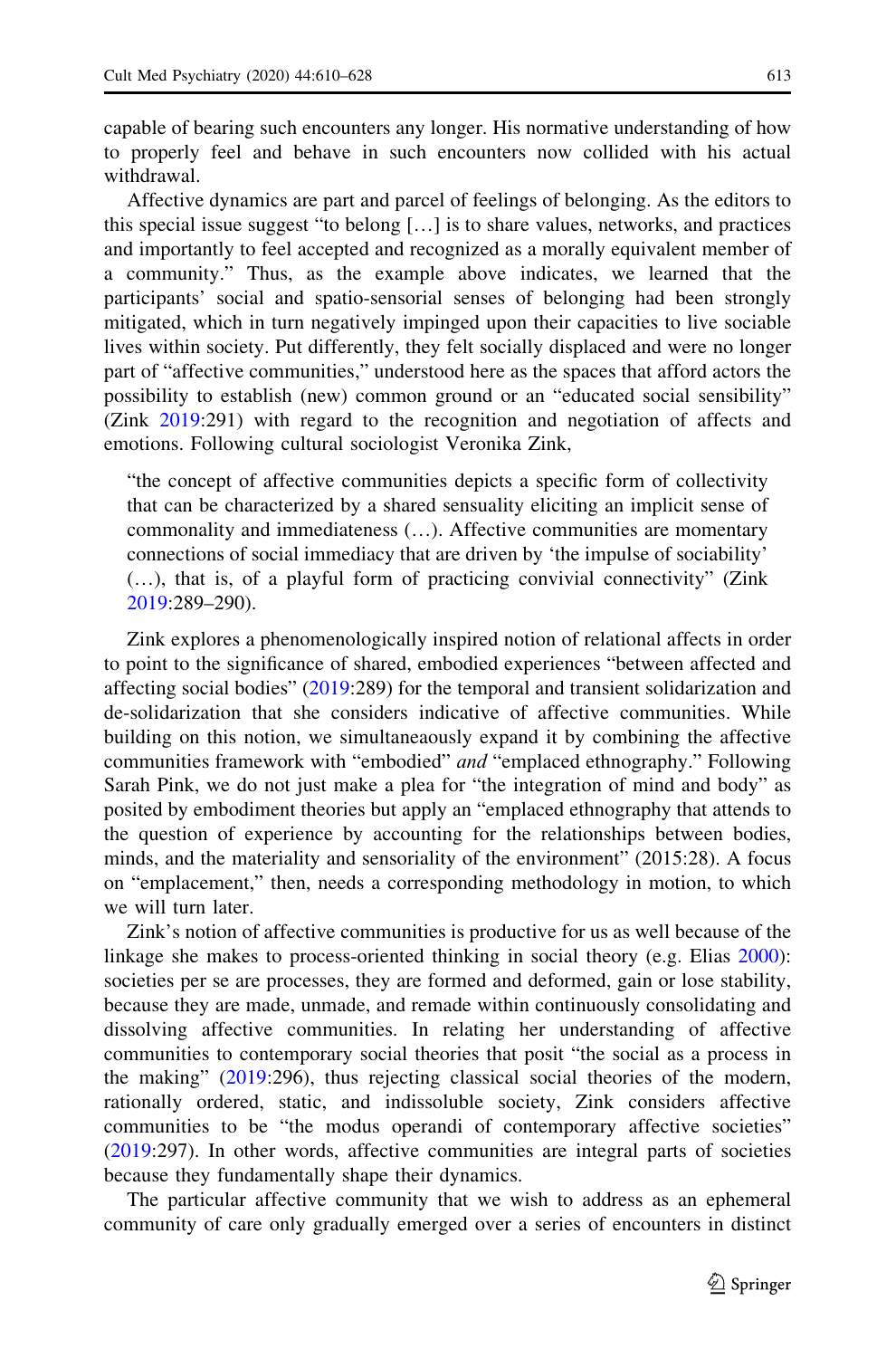"affective niches" (Colombetti, Krueger and Roberts [2018:](#page-17-0)1) in and beyond the clinic in which the participants (re-)activated implicit embodied knowledge through shared sensations and spatiality. $4$  In this process, they also re-negotiated facets of attentiveness, responsiveness, competence, and responsibility, which are important dimensions of a relational understanding of care (Tronto [1993](#page-18-0); Sevenhuijsen [2003;](#page-18-0) von Poser [2017](#page-18-0)). Their first encounters in the clinic, in fact, were marked by mutual mistrust due to their individual biographies, contrasting political attitudes, and ties to different social collectives (Heyken et al. [2019\)](#page-17-0), aspects we will explore in greater detail below. Moreover, all participants were hesitant to reveal their distinct afflictions in front of each other because of the fear of stigmatization and 'loss of face' (Nguyen et al. in print), which, according to paramount Confucian values with which they had grown up in Vietnam, has significant social and moral implications in relation to people's statuses and feelings of pride or shame. Therefore, the therapist invited the participants to expose intimate personal details during single therapy sessions. During the group therapy sessions, in turn, they could relationally expose the very fact *that* they felt estranged because of their afflictions and that a particular and previously unrecognized type of care was necessary to deal with their respective states of being. Care, after all, involves

"processes of creating, sustaining and reproducing bodies, selves and social relationships (…). They encompass practices, politics and discourses undertaken by individuals and social institutions, immersed in diverse relations of power" (Nguyen, Zavoretti and Tronto [2017](#page-18-0):202; italics in original).

Always tied to social, cultural, historical, and political dynamics, care as both a processual and analytical concept takes into account the different, yet interrelated dimensions of "'caring for the self', 'caring for the others' and 'caring for the world', while accommodating both normative and critical interpretations of care" (Nguyen, Zavoretti and Tronto [2017](#page-18-0):202).

With this notion of care in mind, we argue that the participants gradually restored their sense of their bodies, selves, and social relationships. Practically speaking, they gained common ground during particular sessions in which their senses were triggered. Rather than asking how they had arrived in Germany, what they had experienced, what they had lost or left behind or what each of them had achieved, our anthropological–psychiatric team asked them to evaluate specific textures, smells, sounds, and visual sceneries. Thus, a sphere was created in which a "reciprocal mode of sensual affections [..] unresistingly and transversally move[d] through bodies and bec[ame] intensified and amplified by them" (Zink [2019](#page-18-0):293). In stressing "the social power of sensuality" (Zink [2019:](#page-18-0)291), a psychoeducational process was set in motion which encouraged the participants to relate their individual states of being to shared bodily practices and perceptions. This synchronization of sensual experiences led to

<sup>4</sup> We call the places of these encounters "affective niches" in accordance with Colombetti, Krueger and Roberts' Affectivity Beyond the Skin approach which, rather than focusing on internal individual states of brains and bodies, explores affectivity as "scaffolded by resources beyond the head" [\(2018:](#page-17-0)1). Affective niches are all kinds of (self-styled) environmental settings "providing the developmental conditions for affective states to take shape and thrive" (ibid).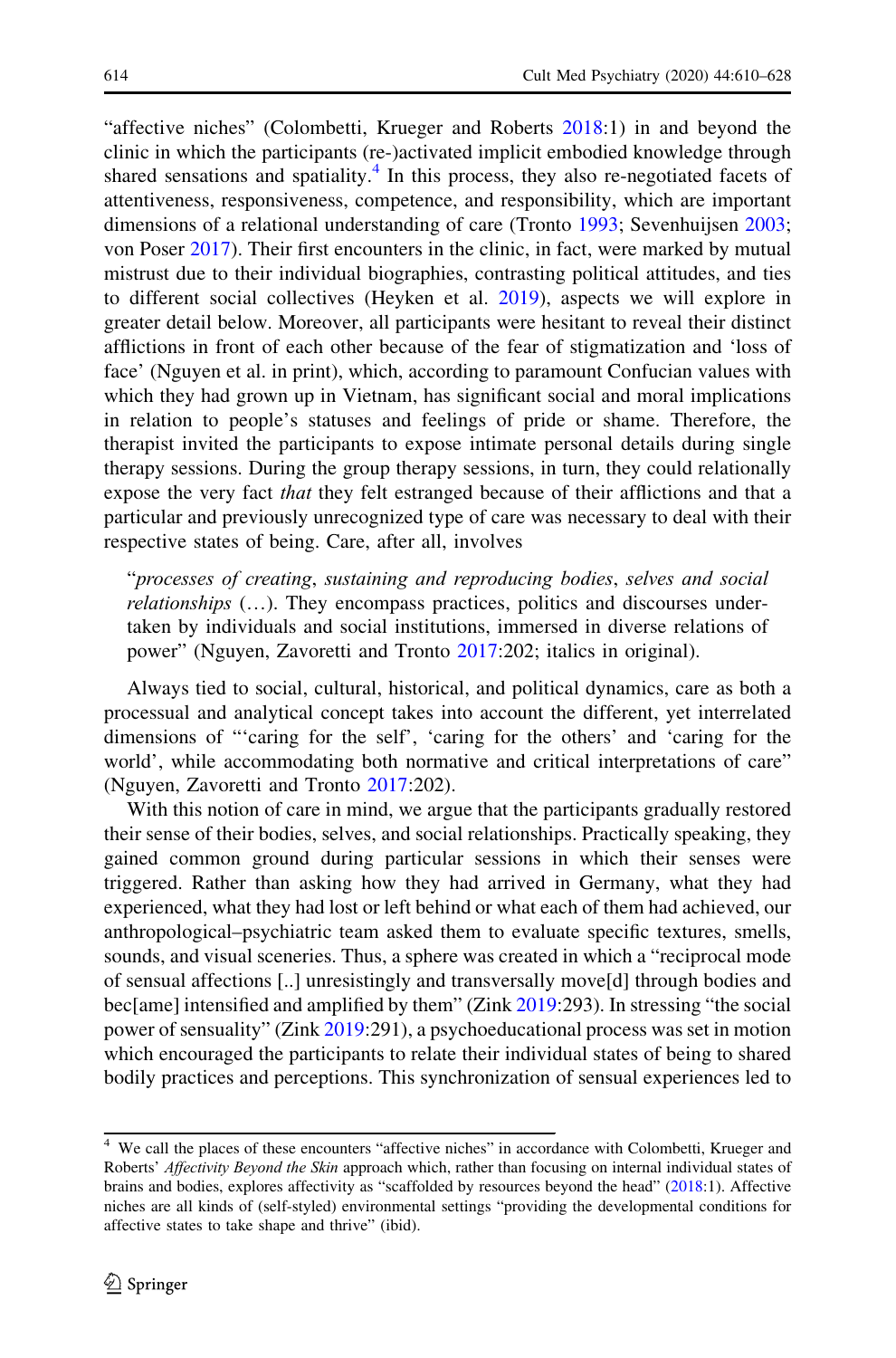an intensified affective resonance through which the mutual mistrust that we had initially observed started to dissolve.

Noticing that an affective community was about to evolve in the 'safe space' of the clinic, we wondered from a decidedly phenomenological–anthropological perspective how this process would further unfold in worlds and emplaced situations of life outside the clinic, which the participants broadly perceived as spaces of social conflicts, structural disadvantages, and misunderstandings, and from which they had withdrawn.

#### Phenomenological Go-alongs Outside the Clinic

In view of today's often fragmented and discontinuous contexts of care, we saw the need to apply a particular methodology in order to be able to better comprehend these contexts. Our phenomenological "go-alongs" (Kusenbach [2003\)](#page-17-0), moreover, were pursued as part of our joint ethnographic fieldwork within a larger interdisciplinary and engaged collaboration embracing sociocultural anthropologists (us), cultural psychiatrists and psychologists, and social workers.

In conducting our anthropological excursions as phenomenological go-alongs, we were interested in the "body as a site of knowing" (Pink [2015:](#page-18-0)27; cf. Desjarlais and Throop [2011](#page-17-0)) and therefore wished to focus on the participants' immediate sensorial perceptions, embodied and emplaced understandings, and affective appropriations of spatio-social worlds. In paying attention to how social actors "move through, and interact with, their physical and social environment," we intended to observe "spatial practices in situ while accessing their experiences and interpretations at the same time" (Kusenbach [2003](#page-17-0):463). The go-along method is in line with sensory ethnography (Pink [2015](#page-18-0)) and with phenomenological approaches especially "in affect studies that emphasize the situated embodiment of affect and the affective sensitivity of situated bodies" (Slaby and Mühlhoff [2019:](#page-18-0)34). We not only sought to grasp how spatio-social settings evoke feelings and memories, but also intended to get a sense of the everyday practical and deeply embodied

"aspects of human experience that tend to remain hidden to observers and participants alike. They make visible and intelligible how everyday experience transcends the here and now, as people weave previous knowledge and biography into immediate situated action" (Kusenbach [2003:](#page-17-0)478).

The question guiding our endeavor was whether such embodied knowledge could be retrieved as a hidden resource to contrast, or even mitigate, felt struggles linked to non-belonging and exclusion. Eventually, the ethnographic insights that we gained during the anthropological excursions were complemented with the insights from our collaborating colleagues in the clinic (Heyken et al. [2019](#page-17-0)).

Methodologically, we started with silent participatory observations in the waiting room of the outpatient clinic. From here, we followed the participants over the course of a two-year cognitive behavior group therapy within the clinic with a focus on affects and emotions under the guidance of the psychiatrists of our interdisciplinary team (Nguyen et al. in print; von Poser et al. [2019\)](#page-18-0). Apart from that, nine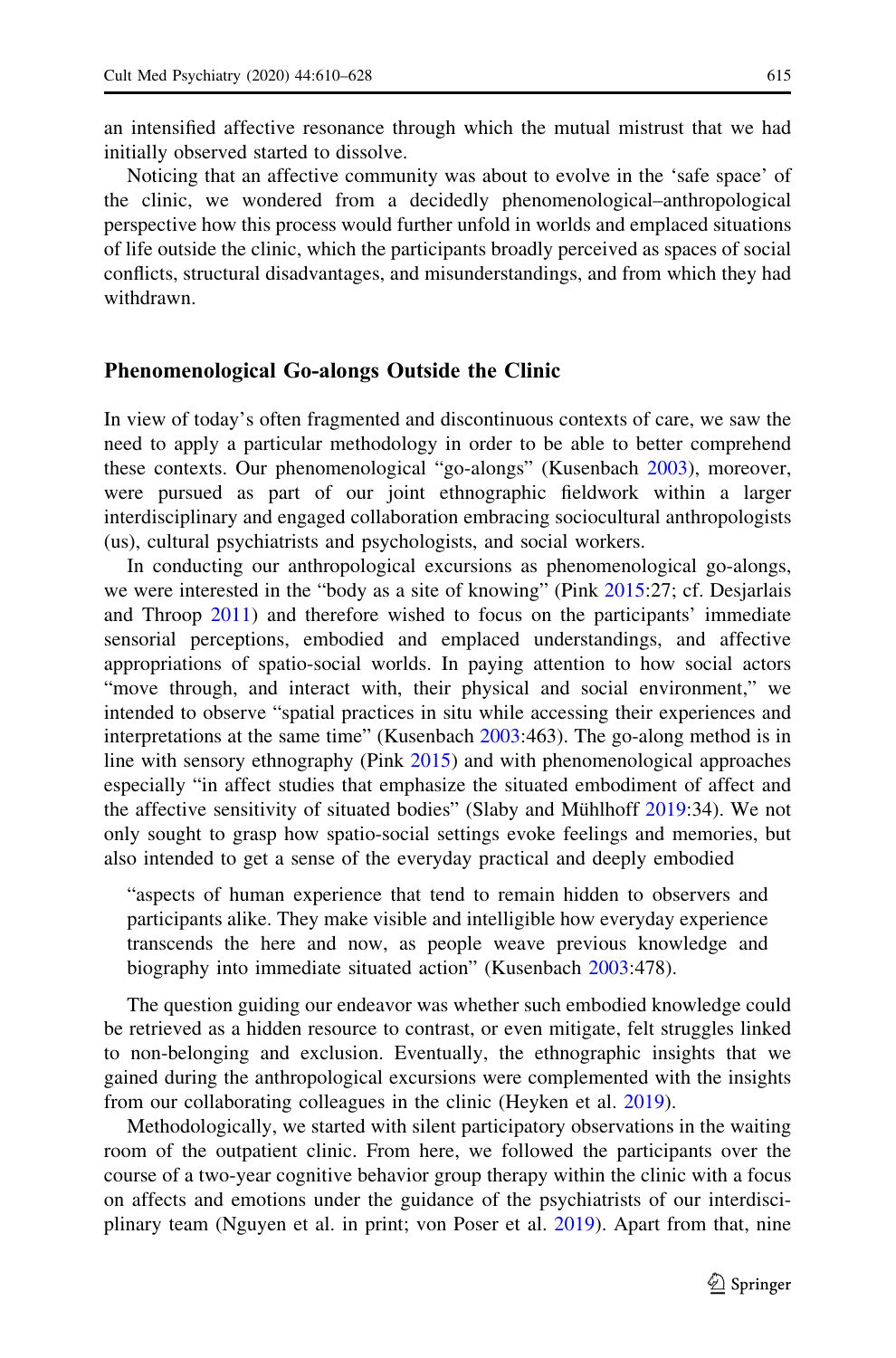participants agreed to move about as a group in the city of Berlin during recreational excursions lasting three to five hours, which we, the anthropologists, organized together with our team's psychologist.

Prior to each excursion, we handed out basic information in Vietnamese about the locations that we wished to visit and asked the participants for their opinions. The first excursion in March 2017 encompassed a boat cruise on the Spree river, a visit to the Tränenpalast ('Palace of Tears'), a former border crossing point between East and West Germany which was turned into a documentation center reminding visitors of Germany's partition, and the visit of a traditional German café. Our second excursion in June 2017 led us to Berlin's Botanical Garden where we did "mindful movements"<sup>5</sup> under the guidance of the psychologist. We also asked the participants to engage in a photovoice exercise as a means of narrating visualized feelings by "taking photos that show or symbolize what triggers emotions in them" (Röttger-Rössler, Scheidecker and Lam [2019](#page-18-0):78). Upon their repeated suggestions that we should also eat together, the day ended with a joint picnic. Due to the seemingly overall positive experiences in the natural surroundings of the *Botanical* Garden, we decided to take our third excursion in September 2017 to the Pfaueninsel ('Peacock Island'), a well-known, tiny, and picturesque island in the Havel river in the southwest of Berlin. On our last excursion, which took place almost a year later in August 2018, we planned to visit another public park. Due to bad weather, however, we changed plans and visited another museum depicting Everyday Life in Communist East Germany. Again, we were asked to end the day with a shared meal, this time in a Pan-Asian restaurant that one participant recommended.

The participants, four women and five men, first met each other in the clinic in 2016. They all had afflictions stemming from long-term arduous experiences of war, migration, and discrimination but were diverse with regard to social status, age, and migratory history; the youngest being around 50, the oldest around 70 years of age. As mentioned earlier, in the beginning of the therapy most of them faced each other with mistrust resulting from different legal–political circumstances or "regimes of mobility" (Glick Schiller and Salazar [2013](#page-17-0)), which had impacted their departures from Vietnam and arrivals in Germany differently. In fact, "[b]oth Germany and Vietnam were countries divided by war whose national divisions remained long after the battlefields fell silent" (Behrens and Đĩnh [2019](#page-17-0):89). One woman and two men, we will call them Mrs. L, Mr. S, and Mr. B, shared the experience of having escaped from the South of Vietnam in the aftermath of the socialist seizure of power in 1975 and having arrived as humanitarian refugees in former West Berlin. Each of them was suffering from the long-term consequences of discrimination, forced migration, and a deep sorrow linked to loss of and longing for their lost homes. Mrs. T and Mrs. Q, as well as Mr. Th, Mr. C, and Mr. A, in contrast, had arrived in the

<sup>5</sup> The meditation practice of "mindful movements" is an embodied exercise for well-being that goes back to the teachings of Thích Nhất Hạnh, a Vietnamese buddhist monk and zen master. In 1982, he established the buddhist Mindfulness Practice Center Plum Village in Southern France [\(https://](https://plumvillage.org/) [plumvillage.org/](https://plumvillage.org/)). Prior to the beginning of the cognitive behavior group therapy with a focus on affects and emotions as led by our psy-colleagues, our anthropological–psychiatric team visited Plum Village in July 2016.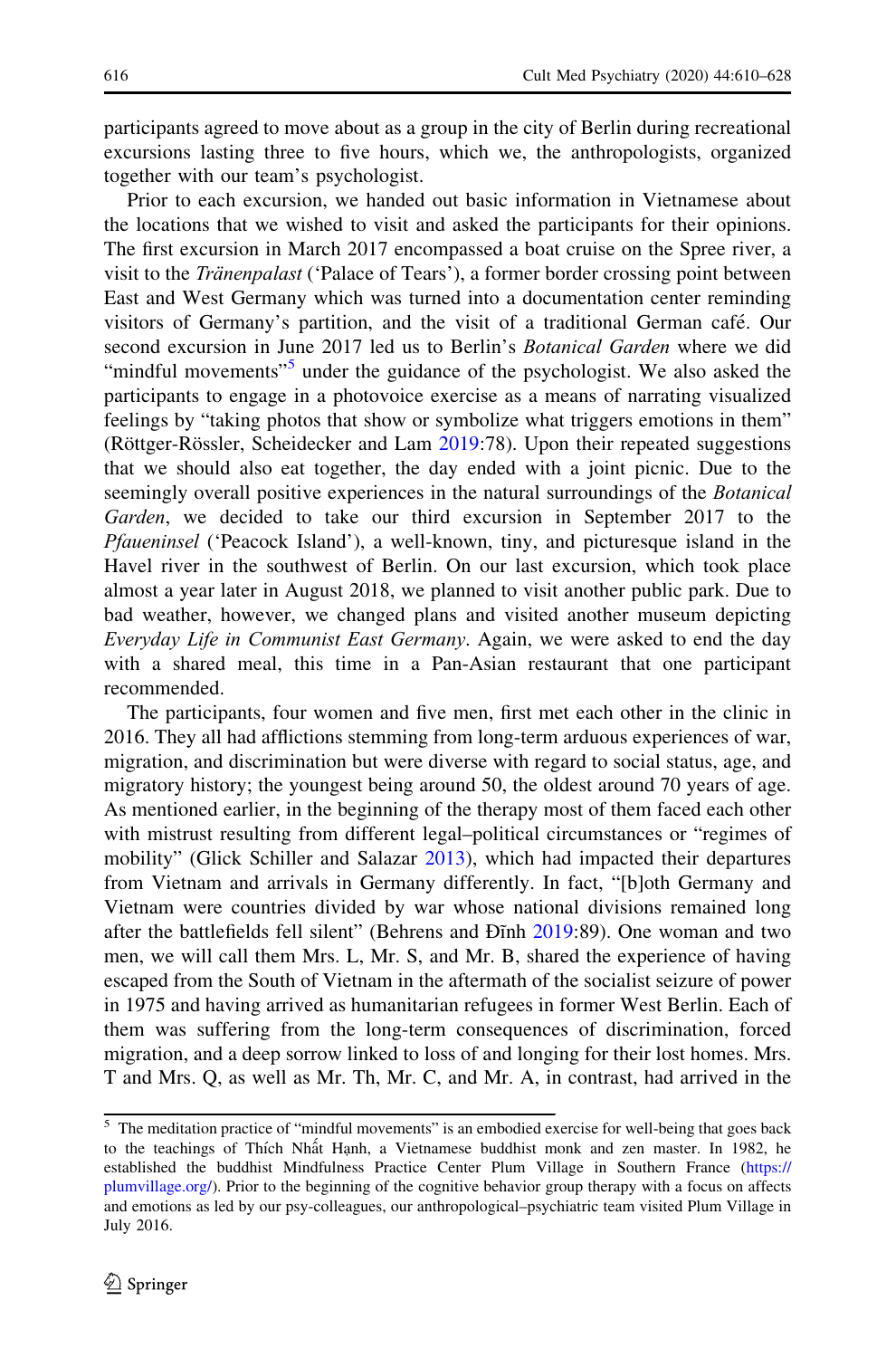former German Democratic Republic (GDR) as contract workers and had stayed after Germany's reunification under insecure legal conditions. They had all lost their residence statuses and workplaces and had to survive in precarity for several years. Some still live in this limbo. Also, they faced racism as well as the pressure of meeting the expectations to transnationally support their families in Vietnam. Only one woman, Mrs. N, had arrived by means of family reunification by the end of the 1990s to live with her child's family. In caring for her grandchildren, she performed a familiar role within her family. Still, she felt out of place because she herself felt lonely and neglected by her children who had to work hard day by day.

As we will highlight in the following section, a phenomenological approach with a focus on shared sensorial and emplaced perceptions was an important step to bring to the fore hidden embodied knowledge that re-enabled the participants to relate and resonate in meaningful ways. Importantly, this approach allowed for the articulation of felt dissonances that this particular generation would normally keep to themselves according to deeply engrained Confucian values linked to gender, age, and hierarchy.

## An Ephemeral Community of Care

In this part, we address the ways in which shared sensations and spatiality gradually led to the formation of an ephemeral community of care. We do so by exploring joint movements, the sharing of foodways and the shared sensing of plants, as well as shared and visualized interpretations of sensually stimulating moods.

## Shared Spatial Explorations

The aim of our first excursion was to provide a space in which the participants could exchange their distinct narratives of migration without reproducing political animosities that discursively still prevail in stereotypical ways among elderly Vietnamese in Berlin. Moreover, being aware that they were "all sick," as stated by Mr. Th upon his late departure, they entered a public space with a heightened sensitivity for each other's hardships. Finally, they were equipped with a new mode of caring for their selves and for others, a capacity they had begun to regain in the therapy sessions in the clinic.

During our boat cruise, we repeatedly crossed the former border between East and West and cruised along specific sites linked to the political history of the separation and reunification of Berlin. We were able to observe the participants' bodily interactions with each other and in relation to the buildings and objects we passed. They pointed towards specific sites, jointly moving their bodies in the same direction, or moved closer to one another to bend over photos and the information cards in the Vietnamese language we had provided them with. Mr. S' reaction in view of the White Crosses Memorial for the victims of the Berlin Wall exemplifies a particular enactment of mutual care and resonance. His response was affectively intense as he seemingly relived his experienced injustice. In turning to Mr. Th, his reaction was meant to offend and provoke the latter. Mr. S, who had fled the South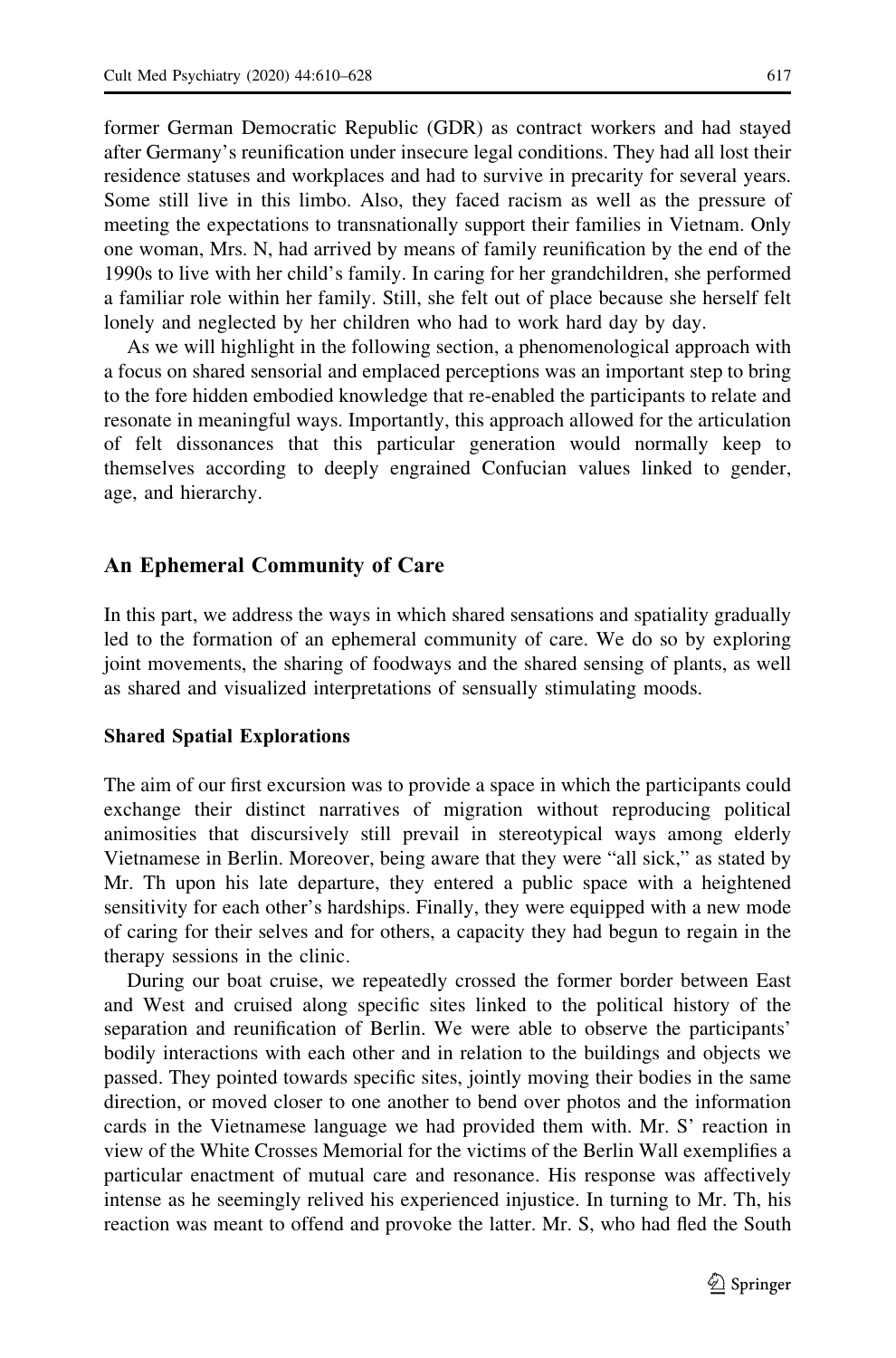of Vietnam, said "The reunification in Germany has been peaceful whereas in Vietnam there was no peace and no justice." Instead of being offended, Mr. Th, who had been born in the South of Vietnam, too, but had come to the GDR as a contract worker, attempted to empathetically enter the dialog by contextualizing Mr. S' experience: "Yes, that is true but there was no war in Germany before the reunification, no blood. The long-lasting war in Vietnam had a tremendous impact on how things evolved afterwards." Mr. S was eventually soothed. In earlier encounters, such emotionally charged behavior would most likely have led to a conflict about what were legitimate reasons for leaving their home country. In this context, however, both made attempts to relationally deal with the situation, i.e. they both applied a mode of responsibility they had been made aware of in the therapy.

The affective resonance differed significantly at the table next to us where the women sat. While bending over the information cards, the women created an immediate sensorial proximity. Mrs. Q, for instance, held a card in the direction of Mrs. L who moved closer and turned toward her to speak about the cards' content. This, in turn, apparently triggered the women's readiness to share impressions of the gendered dimensions of the reunification. They joked about the gender imbalance that became visible after the wall had fallen. Whereas a surplus of Vietnamese men lived in the Western part of the city (men often were sent ahead to undertake the dangerous journey out of Vietnam), the women said the situation was reversed in the Eastern part where predominantly Vietnamese women had been hired as contract workers. Mrs. L laughingly explained "When people took first steps to find out about the Vietnamese on the other side of Berlin, a baby boom, of course, followed these encounters." Compared with the men on the boat, the women obviously more easily gained common ground by means of instantaneous affective contagion, a fact that, we suggest, relates to gendered dimensions of their "emotion repertoires" (von Poser et al. [2019\)](#page-18-0), according to which female care connects to the fostering of socio-emotional harmony.

During the excursion to Berlin's *Botanical Garden*, we observed how spatiality and sensuality changed bodily composures and consolidated embodied belonging. While walking in a row through a narrow pathway and passing greenish-greyish succulents and plants with thorns, for example, the participants had appeared rather calm, slow-moving, less interactional, and somewhat detached. In telling the others to "better not touch those plants," Mr. C, for instance, expressed a certain reservation. Upon entering the main tropical greenhouse, by contrast, we noticed an immediate sensual affection among the participants in relation to the warm and humid climate, the scents and smells, and the overtowering plants and trees. Due to their sensual immersion in an environment similar to the one they knew from Vietnam, they instantly started to chat vividly, their facial expressions became more attentive and they took larger and quicker steps toward all kinds of plants. Thus, they stretched their backs and their body postures became relaxed and upright. Interestingly, their bodies also moved closer to one another without adhering to their otherwise internalized gender boundaries between male and female bodies. In pointing to and even touching certain plants, implicit knowledge as well as competence were relationally evoked: the participants vividly exchanged advice on what kinds of palm leaves to use for the bundling of brooms, how to fold things into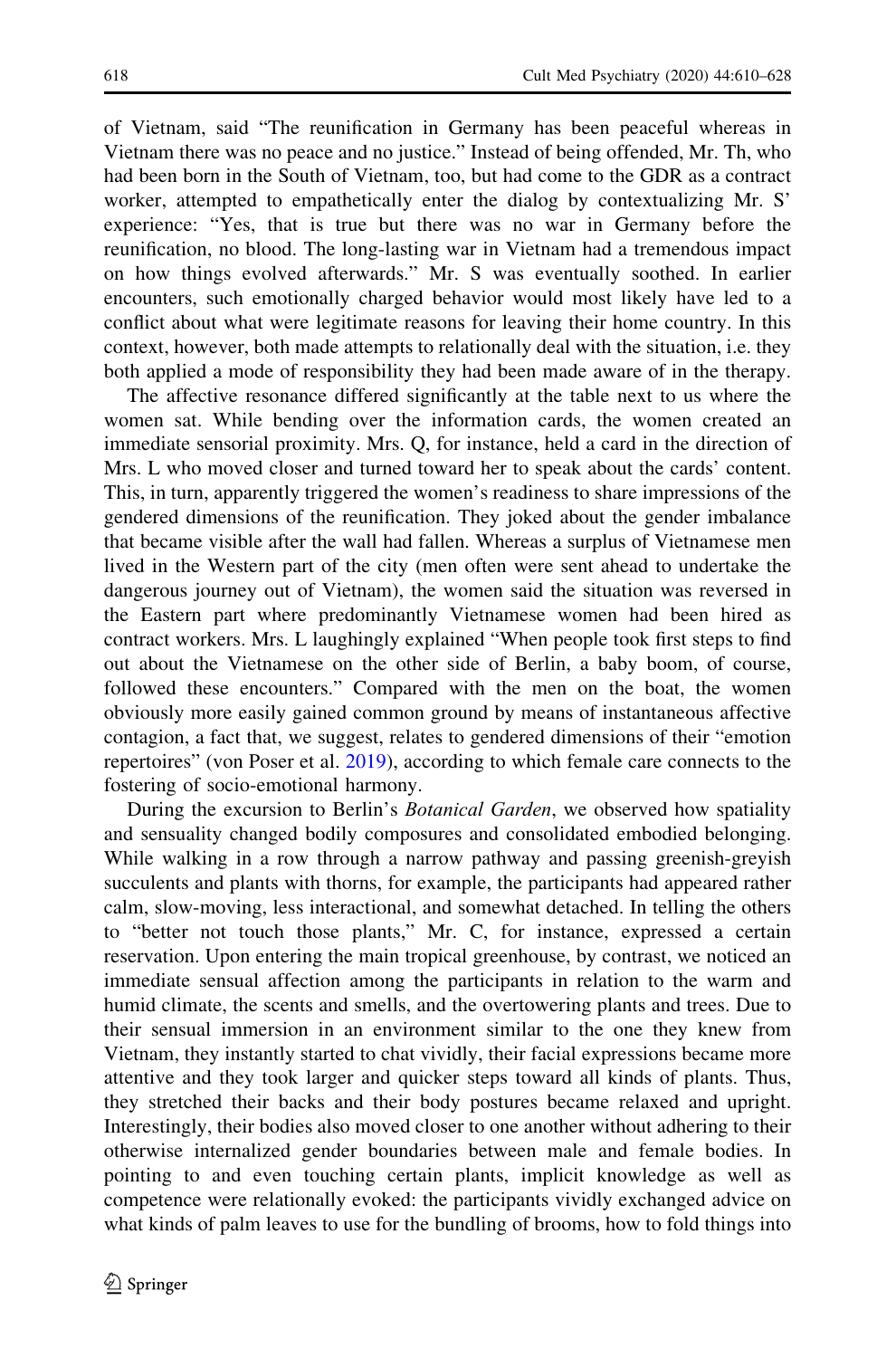banana leaves, and which leaves to collect for brewing tea. Mrs. N stood next to Mr. C and they exchanged their memories of a specific plant while touching and smelling the leaves to make sure that they were talking about the same one. Then, she ripped off one leaf and put it into her mouth, and so did Mr. C and eventually Anita, who was involved in that situation. In a subsequent conversation with Edda, Anita reflected on this affectively contagious moment as part of her relational and emplaced fieldwork experience in the following way:

"Mrs. N did not only touch the leaves. She tried the leaves. Yes, yes, yes, and then Mr. C, too, and then, I finally tasted—being aware that I was inside a public park and should not do that. But it was so natural that I tore off the leaf. And also to consume what you are familiar with, not just smell and touch, but incorporate it. I found that exciting."

Despite being aware of public park regulations, her own senses forcefully had been drawn into this particular embodied situation (cf. Mattes, Kasmani and Dilger [2019\)](#page-17-0). Edda confirmed the vivid and agile mode of interaction between the participants who spontaneously gathered and dispersed again following their sensual impressions. Sharing familiar senses and movements, they created a commonality that was based on deeply embodied memories. We had the impression that through this dense form of immersion the participants were 'brought out of their shell,' and we all left the main tropical greenhouse engaged in vibrant conversations. After a picnic at a nearby spot in the shadow of a tree, the day ended with a shared bodily exercise of mindful movements, which the participants knew from their therapy.

The group dynamics during the third excursion to Peacock Island created another series of emplaced affective exchange as an extract from Edda′s fieldnotes illustrates:

Following a path into a forest, (…) Mr. A discovered a peacock and approached the animal slowly. On the island, (…) the animals roam free. He made cautious steps and reached out his hand to touch the peacock. At first, the peacock went in the opposite direction, and Mr. A followed it carefully. The others [i.e. the other participants] closely observed this unusual encounter, stood around with some distance and talked about it with excitement. Mr. A commented on what he did by saying "I try to get closer…" Mr. C, Mr. S, the psychologist, and I pulled out our smartphones to capture the scene. Mr. A kneeled with an outstretched arm and admired the peacock from close. Then, for a short moment, his fingers touched the beak of the bird. Watching this affecting moment connected and captivated us, we all looked curiously at the peacock and Mr. A. Then the peacock turned around and vanished into the bushes. Mr. A stood up, walked towards us, and smiled. The dense affective intensity that captured the observers' focus on this human-animal encounter suddenly dissolved as Mr. C turned to Mrs. Q and Mr. B and explained how he would prepare a meal of the peacock; he was a trained cook sharing his culinary knowledge. He listed different cooking recipes and preparation steps and contagiously evoked laughter in the others. Mr. C took this as an opportunity to cite more recipes. At that moment, Mr. S appeared next to me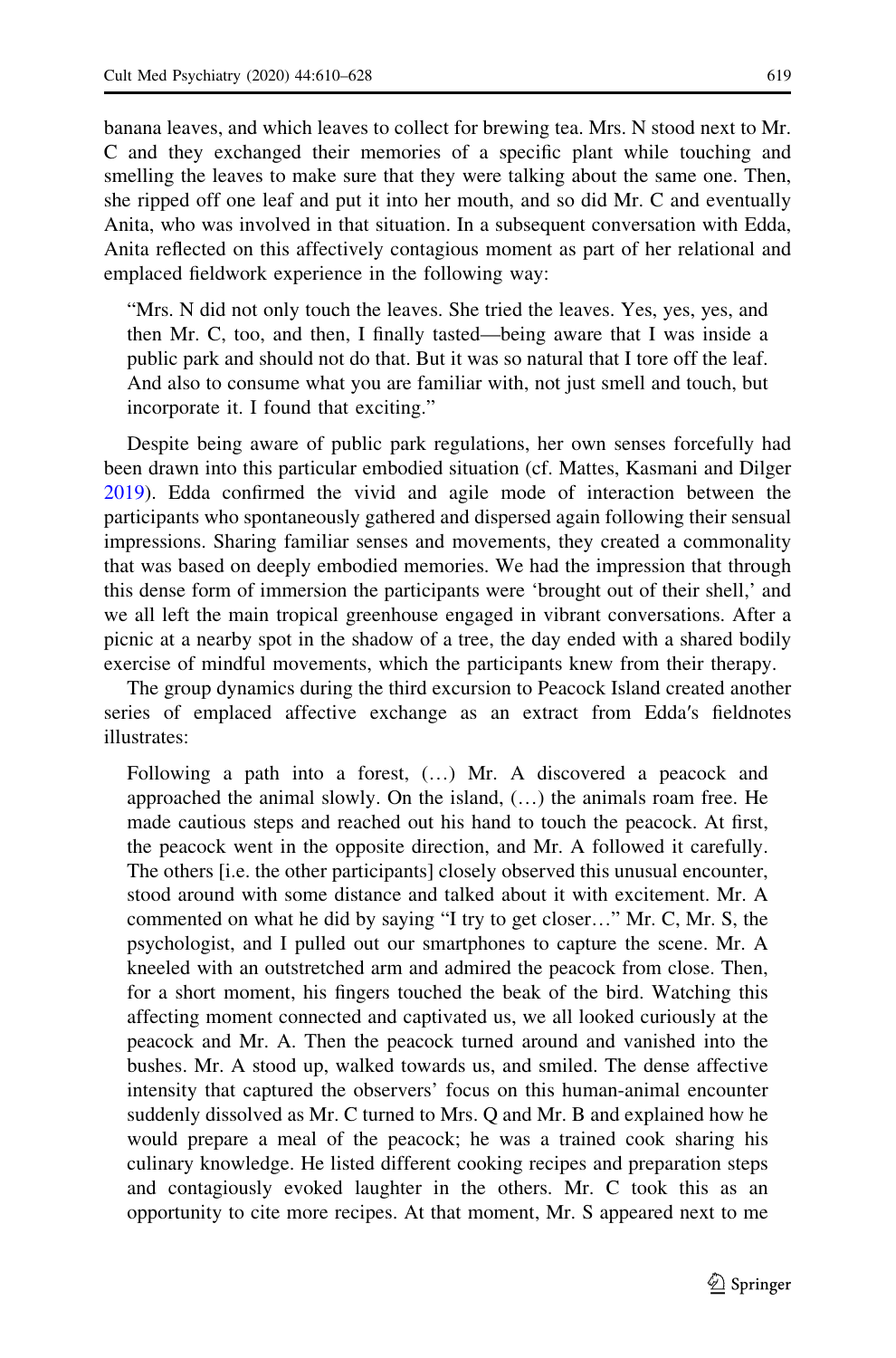and shared yet another impression: he had observed that in Germany all freeroaming animals are so trustful because they knew that nothing would happen to them. In Vietnam, he said, if you saw a free-roaming animal, it would immediately run away because even young children hunt animals to eat them. He said these words with fascination as mirrored in his smile and his wideopened eyes. (…) Although Mr. C mocked this interaction in the first place, we later observed how he himself approached another peacock while we had a picnic. Like Mr. A, he also assumed a compact body posture and slowly moved towards the peacock with his arm stretched out in front of him.

This rather random situation marked a significant moment of mutual recognition, acceptance, and inclusion. The participants displayed something seemingly simple, which had been overlaid by the pressure related to daily struggles and a deficient self-perception: in this affective community, they joked and laughed, they mocked each other, and with a renewed ease, they attentively resonated with each other. In other words, they solidified their ephemeral community of care.

### Shared Foodways

Apart from shared spatial explorations, we also paid attention to shared foodways. In several ethnographic encounters, both Edda and Anita had learned that the sharing of food matters greatly in socio-emotional ways. In terms of care, it is worthy to note the difference between approaching people in 'German' and 'Vietnamese' contexts. A common German introductory phrase is 'How are you?,' whereas in Vietnamese contexts it is usual to ask 'Have you already eaten?' Our first go-along ended with a visit to a traditional Berlin cafe´, a somewhat noisy location underneath an S-Bahn arc, furnished with old carriages and utensils hanging from the ceiling. The participants took seats according to internalized gender roles, which means that women and men sat separated, and we ordered coffee, tea, and cake. Two men kindly refused our invitation to order a cake because "German cakes are too sweet." In the end, they suggested that next time we should instead eat Phở, a traditional Vietnamese soup. In terms of embodied senses, we found out that the specific spatial and material environment of the cafe´ merged with other and obviously discomforting place-memories of some participants. For instance, it was apparent that the location was still reverberating in Mr. B's sensorium when, in an ensuing encounter in the clinic, he asked us several questions about "German" table manners. He wanted to know about how and where to sit at the table, whether to cross legs and where to place arms, how to hold fork and knife and so on. Asking these seemingly practical questions raised the attention of the other participants who eagerly added further questions. Two aspects became clear: first, due to unnegotiated misunderstandings on the level of direct sensual practices, they felt socially disembedded and displaced within what they considered "the German" society." Second, they recognized a commonality in existing felt differences based on estrangement whose long-term affective consequences they had neither noticed nor addressed before.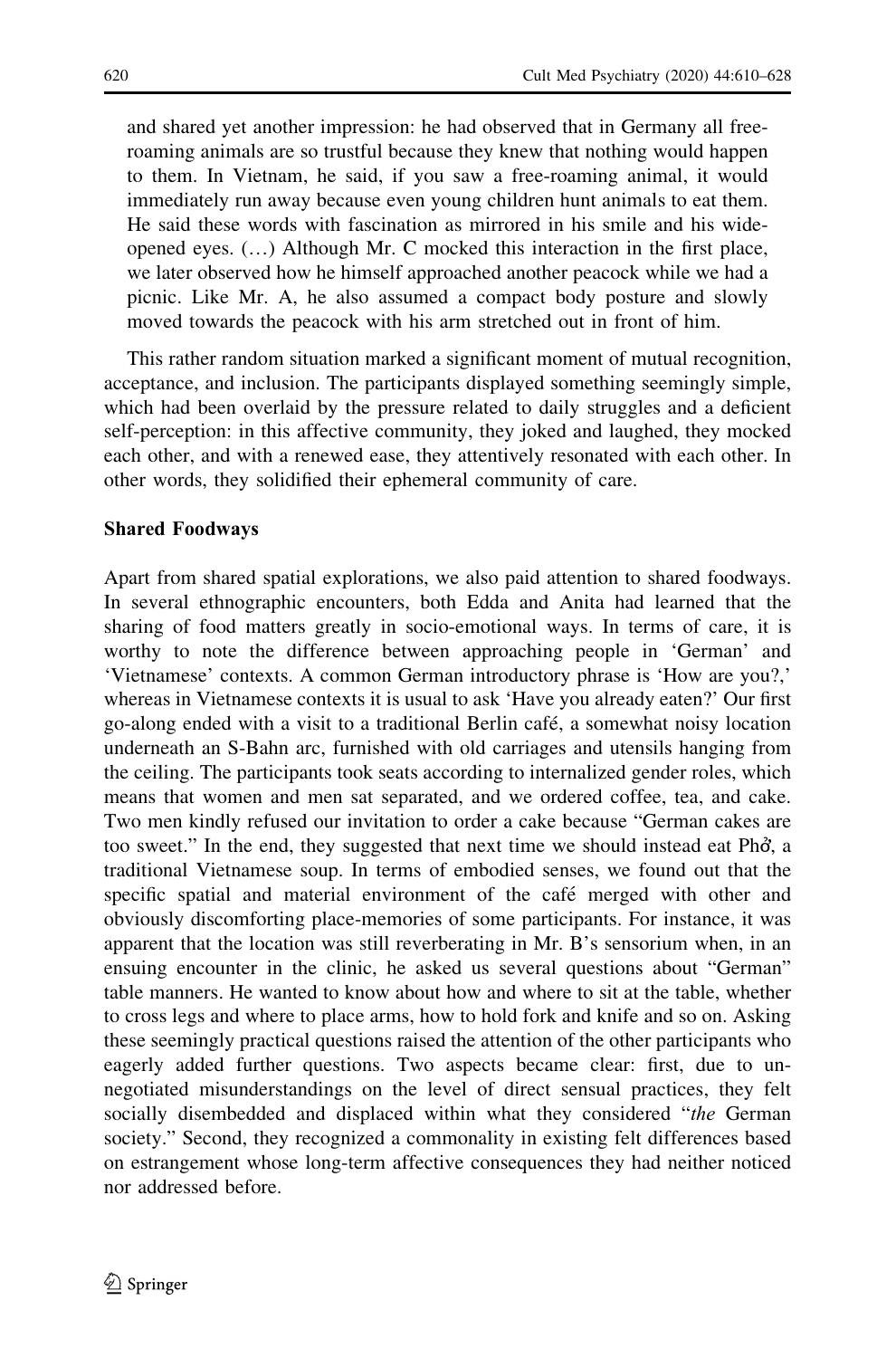Compared to this example of socio-emotional discomfort, our second shared culinary go-along evoked a completely different affective resonance. The participants suggested having a picnic in the *Botanical Garden* with everyone contributing something. It turned out to be a culinary medley with potato salad, flavored sticky rice, cake, fruits, and spring rolls. We took off our shoes, sat on blankets, and started to chat in the shadow of some trees. Fruits were cut open and handed around, and plates and bowls went from hand to hand so that everyone could taste the different dishes. Both Mrs. L and Mrs. N had prepared spring rolls. In discussing the ingredients which they had used, they referred back to the different geographies or "sensescapes" (Howes [2006\)](#page-17-0) of Vietnam, where each had grown up. In speaking of different herbs, which either grow in the central highlands or close to the seacoast, they also expressed their relations to different places of birth. The way in which they recognized differences happened in affirmative ways, though. They reciprocally tasted the spring rolls. In so doing, they sensually evoked images of an internally heterogenous, yet basically common home country that neither of them inhabited any longer, an aspect through which they and the others felt united. In previous conversations, during which the participants had remained rather detached in bodily and sensual terms, they had spoken of internal differences in rather disregarding ways. Now, in contrast, the level of mutual disregard was markedly absent.

Our last example of affective contagion triggered through shared foodways, into which Edda was drawn as an emplaced fieldworker, derives from a situation of sensual relatedness that took place at the buffet of a Pan-Asian restaurant. Apart from recommending specific dishes to each other and what kinds of food to combine with what kinds of sauces, we noticed that, while talking, the participants put scoops of rice, fried vegetables, and sushi directly and confidently on each other's plates. Mrs. L softly embraced Edda and led her to the buffet, where she recommended a specific choice of fried veggies. Some of the other participants entered this culinary dynamic by adding more food on both of their plates, by pointing to other tables where other regional foods were stored and by encouraging to try even more flavors. More than once we were assured that this particular habitualized mode of caring for others via the medium of food was a paramount societal value within the generation of our participants. As mentioned above, the participants had withdrawn from 'normal' social life, which included the withdrawal from even basic embodied and relational practices of care. In reviving these practices, at least temporarily, the participants expressed immediate well-being.

#### Shared Photos

During our go-along with the participants in the *Botanical Garden*, we also made use of the photovoice method. After explaining the purpose of the exercise, we met after an agreed time to converse about what the participants were drawn to and why. Interestingly, except for Mr. C, who used his photo to speak about the relieving effect of a plant with regard to dry skin, the others all related to their photos by expressing individual and rather ambiguous states of feeling. The following three examples speak to different affective intensities. Showing us two photos he had taken with this smartphone, Mr. S explained: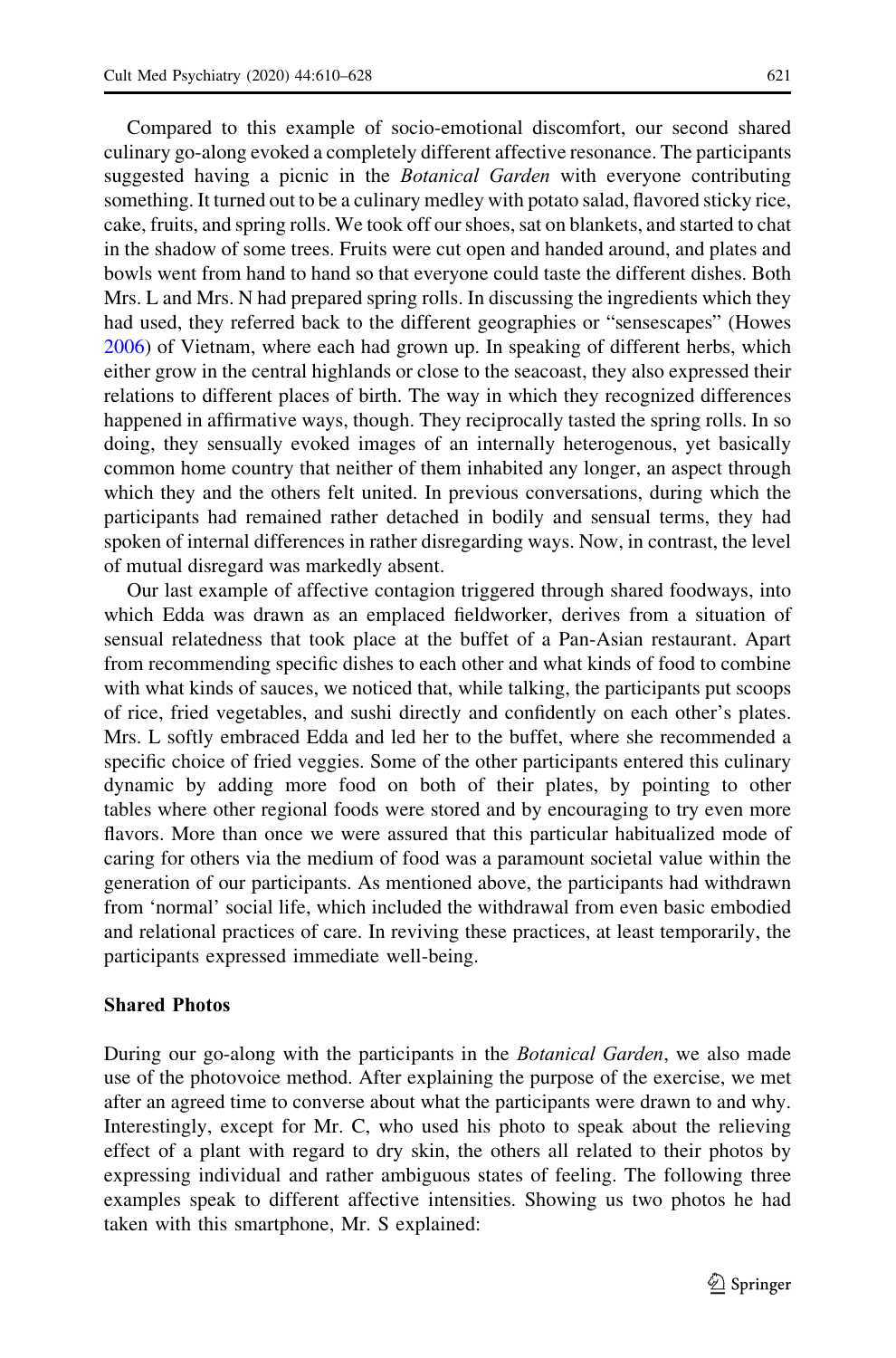"The picture depicts a beautiful day, freedom, growth of nature, an ideal nature. The children running around show freedom, they laugh and smile. The second picture makes me sad. Look, on the first one are trees, on the second one are only stones, no trees. That made me think of the war, after a battle every tree was demolished, torn. There were only stones and corpses left. I remembered that while seeing that spot without trees."<sup>6</sup>

Mr. S' explanation showed that his perception, while moving through the surroundings, was constantly oscillating between positive and negative moods, associations, and memories. He was able to enjoy the situation that he saw on the first photo but the second photo triggered strong memories of his war experiences. While looking at the first photo, his tone of voice was higher and brighter, whereas he described the second one with a deeper voice and a markedly tense body posture. The reaction of the group resonated with his descriptions; the others smiled as he spoke of the beautiful day, whereas they respectfully turned their gaze down when he spoke of the spot without trees. During this exercise, Mr. S practically became aware of what he had acquired in psychoeducation. By noticing the impact of not only negative but also positive images on his self-perception, he realized that he was not merely passively exposed to his moods, which in the past had made him shut himself off completely, but that he could counter and interrupt his painful memories.

Mr. A shared two photos. First, he spoke about a plant growing in forests, which reminded him of the beautiful plants from a specific forest in Vietnam where he had grown up. The second photo showed a frog and he explained his choice with the following words: "A frog, quak quak. When I was a child, I used to work on the fields and I saw many frogs out there. The frog reminded me of my childhood when I used to live at the river. You could find many animals on the rice paddies." Mr. A had usually been quite reluctant in thinking of and sharing positive memories relating to his former life in Vietnam. Most of the time he had either avoided talking about Vietnam at all or had only raised criticism. We knew that Mr. A had moved to the GDR twice as he was not able to live up to his own and others' socio-economic expectations upon his first return to Vietnam. Therefore, on his second departure, he left the country for good. Thus, in consciously distancing himself from his country of birth, he obviously also pushed away memories relating to his childhood, which he now started to draw on as a positive resource. The body in movement, we believe, evoked feelings in him that otherwise had remained unvoiced.

When Mrs. N, the oldest participant in the group, explained her choice of photo in such a low voice that she was nearly inaudible, she was encouraged by Mr. C and Mr. A:

Mrs. N: "I have a picture of people laughing and being happy. The flowers and plants blossom. But beneath, there is a flower that had already bloomed, its head is directed to the ground. The plant is surrounded by happy flowers, but this flower is looking down."

<sup>6</sup> Recorded descriptions given to us in Vietnamese were translated into English by our colleague Phương Thúy Nguyễn. We thank her very much for her engagement.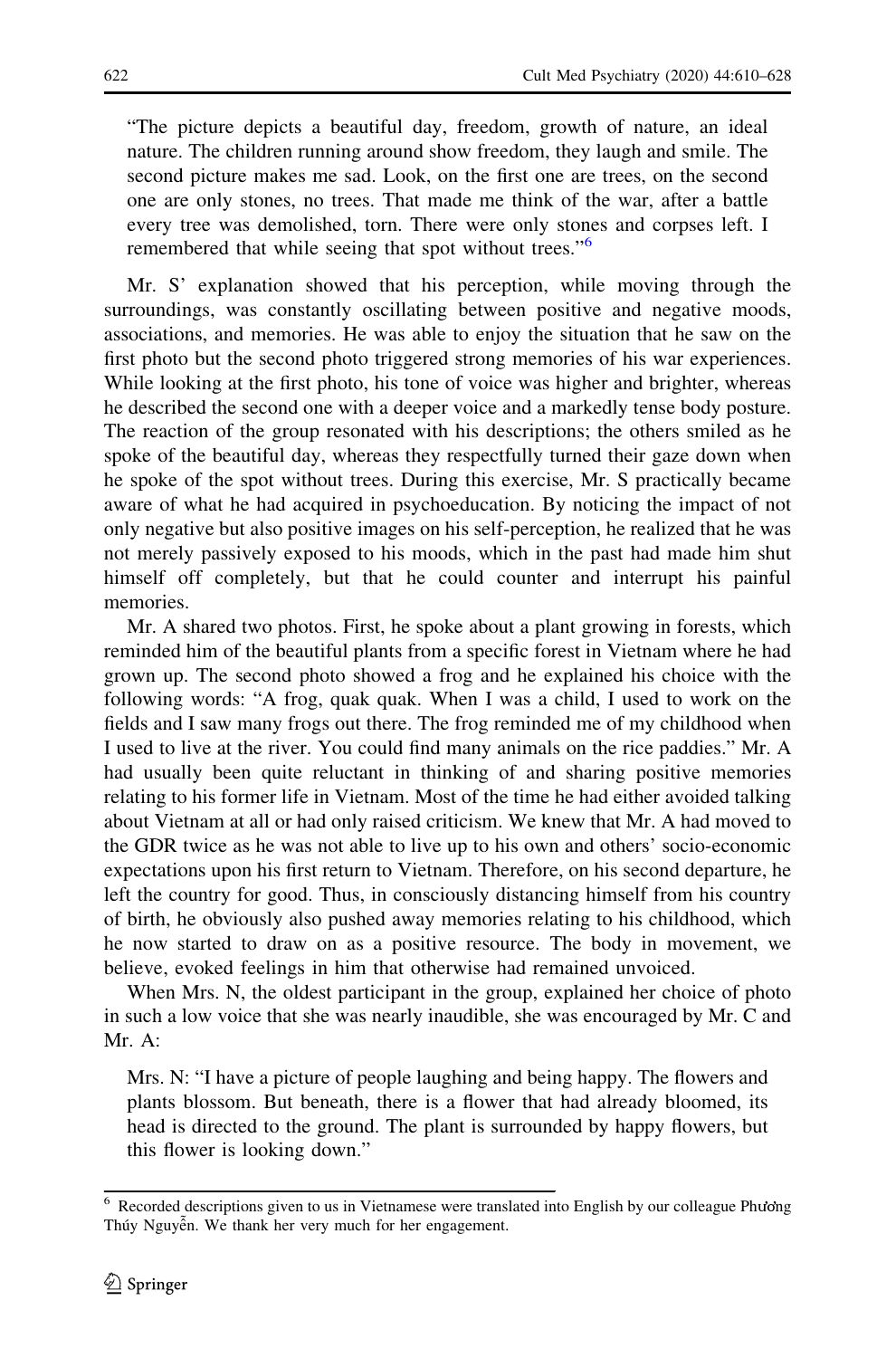Mr. A: "That means that flowers are like people. Some people who are happy and others who are sad."

Mr. C: "The leaves of the flower are hanging down; as if they cry. But it is different with every plant."

Mrs. N: "It is like with children and grandchildren, they still grow and develop. They are healthy and happy but the old ones, they are unhappy, sad."

In speaking—almost poetically—of the wilting flower, Mrs. N spoke of her feelings of loneliness, unhappiness, and the end of life. In this exercise, Mrs. N did adhere to an indirect mode of communication she was familiar with in regard to the expression of felt tensions. She did so, however, in a somewhat altered way which shows the dynamics of care relations. According to the participants' habitualized understandings, conflicts between persons were to be mediated by a third party. In the case of internal conflicts, by contrast, people were expected to either keep their feelings to themselves or to entrust their concerns only to specific social others. One's own children do not belong to this circle, and neither did the other female participants in the group because they were much younger. Instead, Mrs. N could have approached a  $C\hat{o}$  (younger aunt) or a  $Chi$  (older sister), but these were not present in Germany or had already passed away. Despite being younger, Mr. A and Mr. C, in their wish to care for Mrs. N in this particular situation, eventually applied a modified sense of shared social sensibility. Normally, men and women would not exchange such personal feelings according to internalized gender roles. Based on a normative understanding of their patriarchal society, however, they felt their male status obliged them to express care for her.

In comparison to the power of shared embodiment that became visible in relation to shared movements and foodways, the photovoice elicitation was certainly less impactful in terms of immediate sensual contagion. After all, it was less emplaced and less relational; the participants went around on their own to take the photos and interpreted the depicted scenes only later in front of the group. Nevertheless, the results of the photovoice exercise made clear that individual afflictions based on both biographical experiences and current positionalities did not completely dissolve in this ephemeral community of care. Importantly, however, the method pointed out the importance of being able to embed individually felt and deeply embodied intensities in a wider dynamic social and spatio-sensorial framework of recognition.

## **Discussion**

Why did we choose to speak of the affective community that we were able to trace with its consolidating and dissolving moments as a particular ephemeral community of care? Affective communities can have different purposes. During our go-alongs, we gradually discerned that the purpose of this specific affective community was built on the need to express and renegotiate non/belonging and in/exclusion in relation to care. In our understanding, care is a social as well as affective process and always embedded within specific and deeply embodied "emotion repertoires"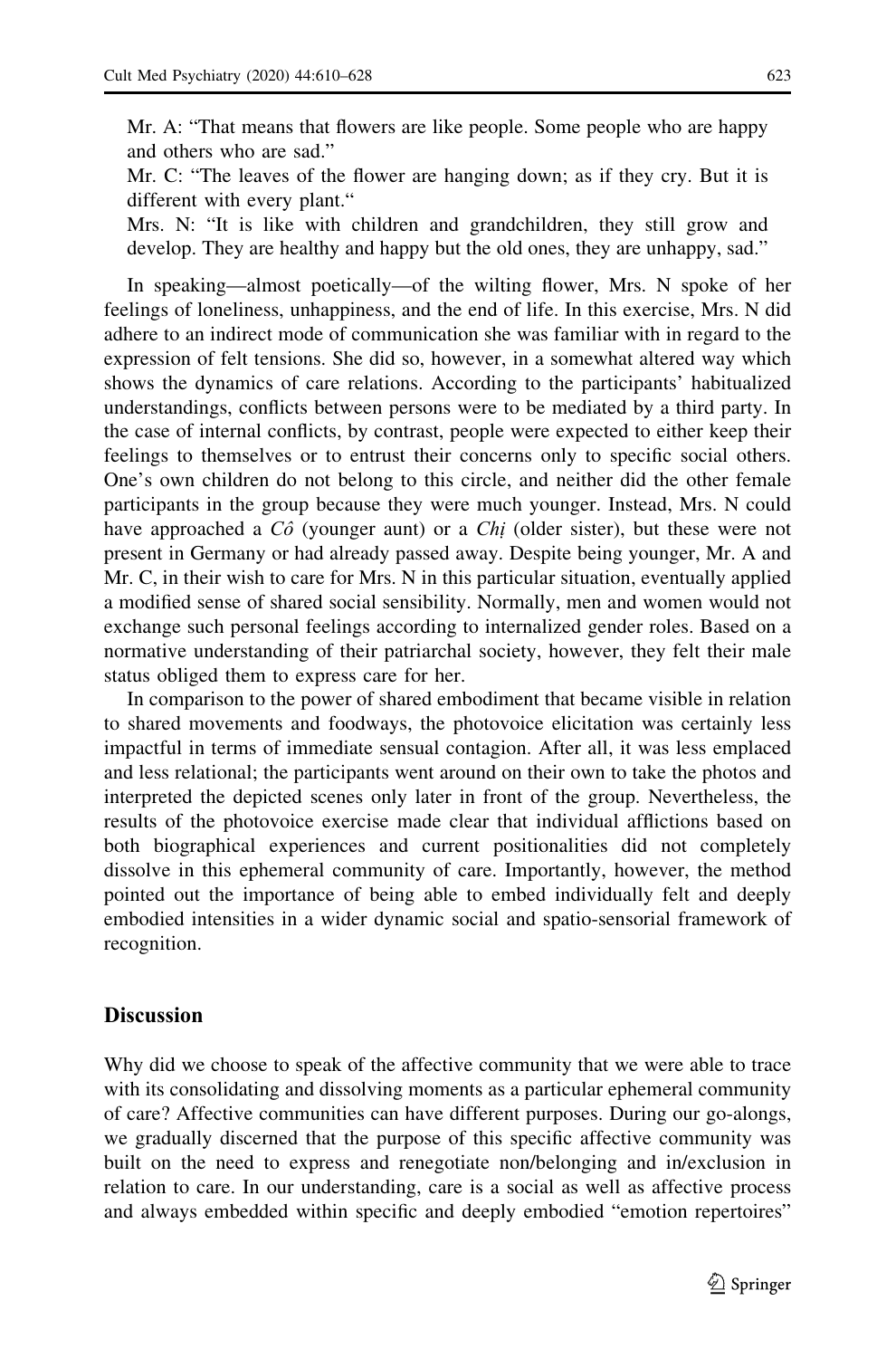(von Poser et al. [2019\)](#page-18-0). As argued above, emotion repertoires endow individuals as well as collectives with the agency and security to display, negotiate, and regulate feelings in socio-culturally appropriate ways. More specifically, individuals and collectives internalize these repertoires by means of social and embodied imitation and habituation, thus attributing to them a quality of durability, which is constantly practiced and tested in the relational and interactional affective settings of diverse social and spatial fields; a process whose dynamics the participants learned to recognize in and beyond the clinic.

As Zink argues, "[t]he notion of affective communities draws attention to processes of producing a temporal solidarization between affected and affecting social bodies" ([2019:](#page-18-0)289). As we have shown, the temporal solidarization of our participants formed a prerequisite to reformulate individual perceptions and expectations of care. In our examples, we highlighted how shared spatial explorations and foodways fostered a sense of caring for others by applying an attentive and responsible behavior. This was the case with Mr. Th, who did not react offensively but regulated the potentially provoking comment raised by Mr. S. The interaction with the peacock created another dynamic sphere of immediate sensual affection between the participants as a moment of shared joyful experience. Another example is Mr. A, whose memories of the frog positively reverberated in him and the others. Sharing sensual affections in the tropical greenhouse demonstrated a sudden microrelational form of inclusion; the interaction with plants elicited deeply embedded and embodied knowledge and connected the participants in an immediate, sensorial way. This embodied knowledge allowed the participants to act competently. Later in therapy, it was discussed as a palpable affective resource to draw upon in order to mitigate negative feelings. We further observed an expressed commonality as the participants voiced felt experiences of estrangement and exclusion relating to German table manners, the adherence to which they had not named as an affective effort before. Most importantly, the participants acquired a flexible understanding of care, which became salient when Mr. A and Mr. C transgressed normative gender roles when openly expressing their felt responsibility for Mrs. N. In caring for others in altered contexts, the participants eventually acquired and performed modified relational forms of caring for their selves.

Whereas Zink further suggests that certain affective communities might turn into more durable "emotional communities" ([2019:](#page-18-0)294), whereby she refers to Barbara Rosenwein's ([2006\)](#page-18-0) concept of communities with a belief in strong, compulsory, and indissoluble bonds, this was not the case with our participants' ephemeral community of care. Rather, the participants' purpose primarily was to make sense of felt irritations stemming from the various hardships related to their respective biographies and migratory experiences. Once this purpose was achieved, the participants were encouraged to immerse themselves in their emotional communities of everyday life. This process, of course, did not unfold equally for all and is certainly linked to the participants' individual courses of illness, their modes of medical compliance, their expectations and chances to revitalize social relations, their possibilities to return to work or assume an active role in their family or community as well as to recognize and reduce stressful situations.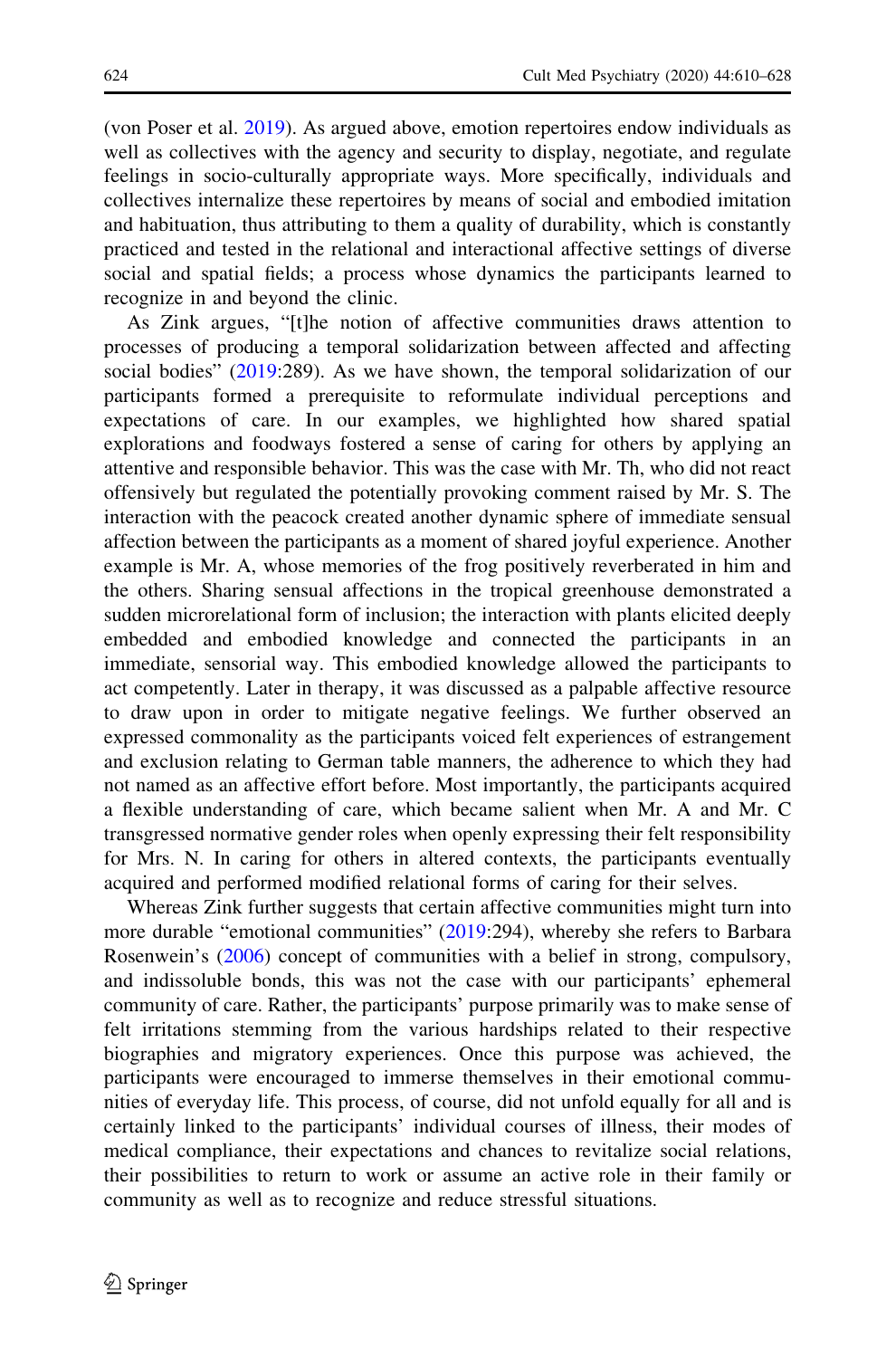The question of who might benefit from such an ephemeral community of care in the long run eventually depends on several and overlapping factors such as one's social location, one's occupation, or one's point of entry into psychotherapy as well as its duration. For example, Mrs. L realized that, in actively caring for others, she could care for herself. After the end of the group therapy, she began to volunteer in supporting elderly people in her community. Ever since, she has been regaining a kind of relational agency, which in turn sustains her well-being. Still, in agreement with her psychotherapist, she needs to remain attentive to not demand too much of herself in caring for others. Mr. A, too, became reintegrated through social engagement in his community in a way in which he could also take recourse to his formerly professionally trained skills. Mr. B decided on further regular psychotherapeutic treatment in another group therapy context. Compared with the other participants, he had had least experience with psychotherapy and was still struggling with his transition back into societial life due to continued unemployment. Mr. S, finally, ended his psychotherapeutic treatment with the end of the group therapy and tried to come to terms with his afflictions by applying what he had learned over the course of the therapy. Whereas before, he had strongly isolated himself from his social surroundings, he now reported that he felt more at ease in involving himself in social interactions. During an encounter with Edda one year later, however, he said that his emotional condition had again worsened. It turned out that he had stopped taking his prescribed medical remedies without consulting his therapist. Nevertheless, he was considering going back to therapy: "I think I am sick again", he said. "I need to go back to the clinic. What about the group?"

## Conclusion

The aim of this article was to show how a group of elderly Vietnamese migrants, whose self-perceptions were dominated by feelings of numbness, powerlessness, and dependence, came to sensually reenact a mutual and modified form of care as a temporal affective community by playfully "creating, sustaining and reproducing bodies, selves, and social relationships" (Nguyen, Zavoretti and Tronto [2017:](#page-18-0)202; italics in original). Through the notion of affective communities we were able to explore how individual bodies were sensually synchronized without the fear of 'losing face' and the pressure to perform prescribed roles and meet social expectations.

We demonstrated how, when, and why bodies resonated within a particular ephemeral community of care. In our case, shared embodiment and emplacement was a way to set in motion processes that revealed implicit and hidden memories and feelings of non/belonging, which functioned as either stressors or resources. Sharing embodied knowledge (re-)established a sense of belonging that the participants practiced within a temporal frame of solidification. Despite their otherwise deficient self-perceptions, over the course of our excursions and through sharing their photos they came to feel accepted as an equal and relational part of an ephemeral community of care. Even though, according to Zink [\(2019](#page-18-0)), affective communities may be of short duration, the intensities of feeling that people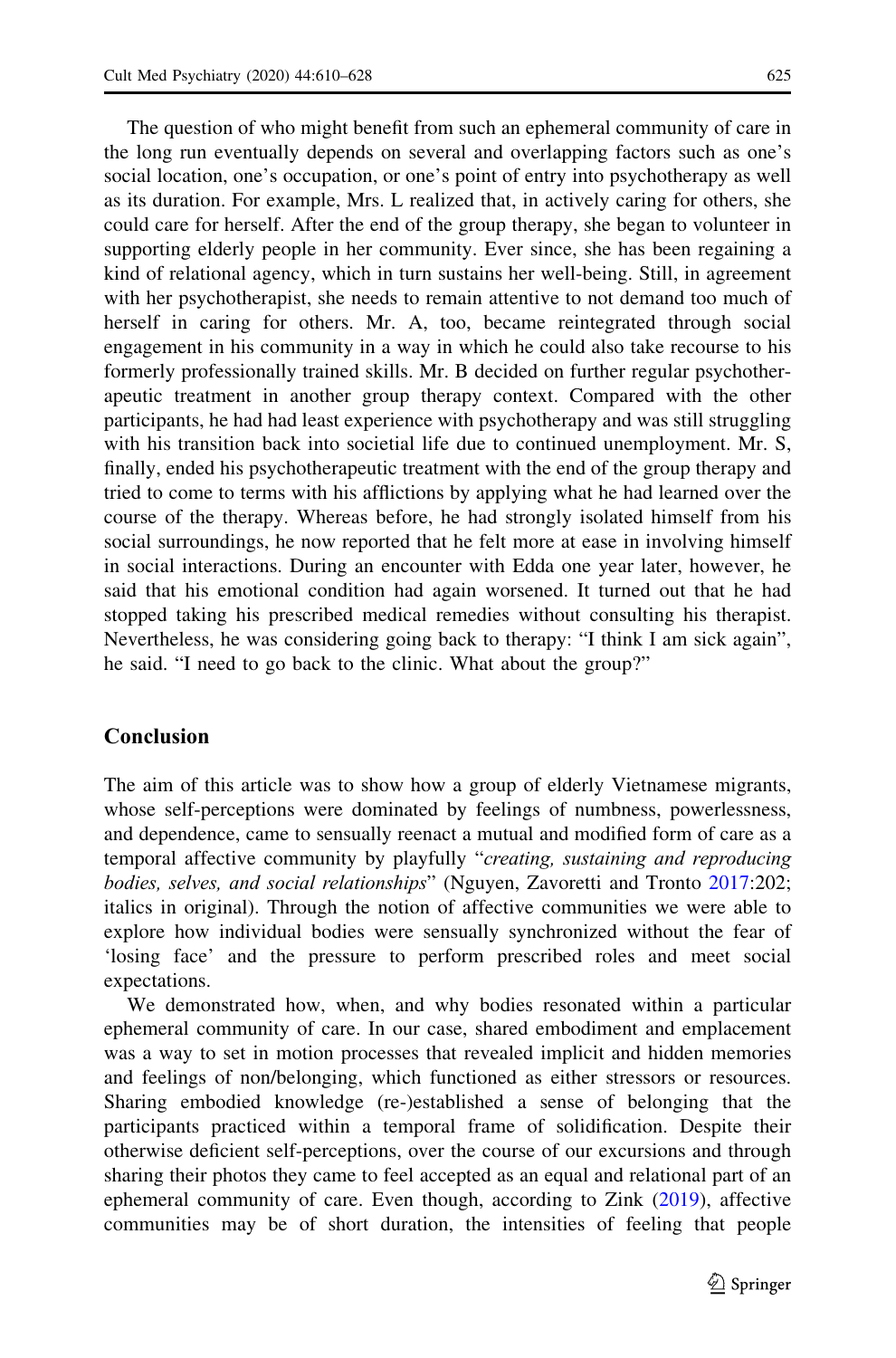experience while being part of such an affective community can become positively reverberating embodied memories themselves; this is mirrored, for instance, in Mr. S' enquiries about the whereabouts of "the group."

As argued in the beginning of this article, the reactivation of the knowing body in the clinic was a systematic approach to work with bodily engrained memories and intensities. Systematic phenomenological go-alongs outside the clinic proved a valuable and, indeed, necessary supplement to clinical psychotherapeutic treatment. Not only did they help to trace hidden knowledge but also, to become durable tools of meaning-making, cognitive learning processes in general have to merge with processes of embodying and habitualizing cognitions. Phenomenological go-alongs, we believe, are one way to foster these processes in more random situations of everyday life-worlds.

Coming back to the particularities in our case, it is important to keep in mind that the participants had lacked words and voices to express feelings of estrangement and discomfort in relation to migration, on the one hand, and were not able to make sense of this lack, on the other. Therefore, their bodies had to be 'asked' and their senses had to be synchronized. Our anthropological approach of 'asking bodies and synchronizing senses' was based on systematic phenomenological go-alongs outside the clinic during which we paid specific attention to our participants' immediate sensorial perceptions and affective appropriations of spatio-social worlds. We noticed that the participants' modes of being differed markedly when they actually moved through and interacted with social, material, and spatial enviroments compared to when they just talked about such interactions in the clinical setting. They were able to bring out and share implicit and hidden stresses and strains in concrete situations of affecting and being affected by others. Later, in the therapy, they eventually addressed and contextualized these hidden stresses and strains. As a result, a shared sensual space unfolded in which words or phrases such as "we are all sick" eventually could become a starting point to express and negotiate what was commonly felt.

To conclude, we hope to have conveyed the idea that (psycho-)therapeutic treatments in a world in motion could benefit from methodologies in motion such as the phenomenological one that we pursued with a group of elderly Vietnamese migrants in Berlin. Through an emplaced exploration of shared sensations and spatiality we were able to reveal some of the health-related and deeply embodied ruptures in regard to people's feelings of non/belonging and in/exclusion that often remain unaddressed in current politics of belonging and health.

Acknowledgements Open Access funding provided by Projekt DEAL. We would like to express our appreciation to the anonymous reviewers on behalf of *Culture, Medicine, and Psychiatry* for their highly insightful and encouraging comments. Also, our dearest thanks go to Dominik Mattes and Claudia Lang, the editors of this special issue, for taking us on board und for providing us with valuable thoughts.

Funding The study was funded by the Deutsche Forschungsgemeinschaft (DFG) (SFB 1171 Affective Societies: Dynamics of Social Coexistence in Mobile Worlds, subproject A02: Affective Efforts of Migration: South and North Vietnamese Lifeworlds in Separated and Reunified Berlin).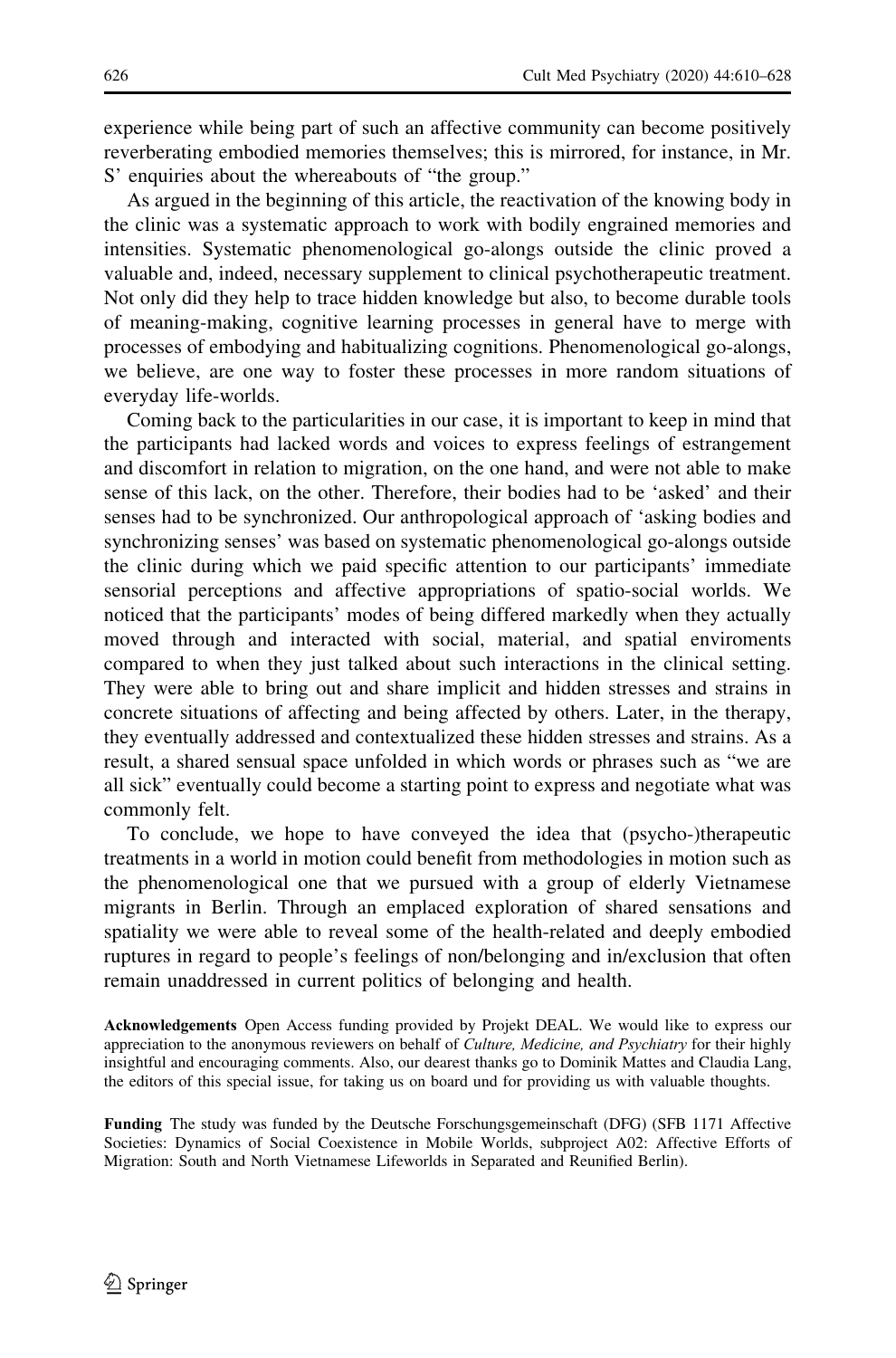#### <span id="page-17-0"></span>Compliance with Ethical Standards

Conflict of interest All authors declare that they have no conflict of interest.

Ethical Approval All procedures performed in the study involving human participants were in accordance with the ethical standards of the institutional research committee and with the 1964 Helsinki declaration and its later amendments or comparable ethical standards.

Informed Consent Informed consent was obtained from all individual participants included in the study.

Open Access This article is licensed under a Creative Commons Attribution 4.0 International License, which permits use, sharing, adaptation, distribution and reproduction in any medium or format, as long as you give appropriate credit to the original author(s) and the source, provide a link to the Creative Commons licence, and indicate if changes were made. The images or other third party material in this article are included in the article's Creative Commons licence, unless indicated otherwise in a credit line to the material. If material is not included in the article's Creative Commons licence and your intended use is not permitted by statutory regulation or exceeds the permitted use, you will need to obtain permission directly from the copyright holder. To view a copy of this licence, visit [http://](http://creativecommons.org/licenses/by/4.0/) [creativecommons.org/licenses/by/4.0/.](http://creativecommons.org/licenses/by/4.0/)

#### **References**

Behrens, Julia, and Bùi Kim Đĩnh

- 2019. "No War No Vietnam: A Multimedia Art Exhibit in Berlin." Journal of Vietnamese Studies 14: 87-96.
- Colombetti, Giovanna, Joel Krueger, and Tom Roberts
- 2018. "Editorial: Affectivity Beyond the Skin." Frontiers in Psychology 9 (1307): 1-2.
- Desjarlais, Robert, and C. Jason Throop
- 2011. "Phenomenological Approaches in Anthropology." Annual Review Of Anthropologys 40: 87-102. Elias, Norbert
- 2000. The Civilizing Process. Malden: Blackwell.
- Glick Schiller, Nina, and Noel B. Salazar

2013. "Regimes of Mobility Across the Globe." Journal of Ethnic and Migration Studies 39: 183-200.

Heyken, Edda, Anita von Poser, Eric Hahn, Thi Main Huong Nguyen, Jörg-Christian Lanca, and Thi Minh Tam Ta

2019. "Researching Affects in the Clinic and Beyond. Multi-perspectivity, Ethnography, and Mental Health-Care Intervention." In Analyzing Affective Societies. Methods and Methodologies, edited by Antje Kahl, 249-264. New York: Routledge.

Howes, David

2006. Empire of the Senses: The Sensual Culture Reader. Oxford: Berg Publishers. Kusenbach, Margarethe

- 2003. "Street Phenomenology: The Go-along as Ethnographic Research Tool." Ethnography 4: 455-85. Mattes, Dominik, Omar Kasmani, Marion Acker, and Edda Heyken
- 2019. "Belonging." In Affective Societies: Key Concepts, edited by Jan Slaby and Christian von Scheve, 300–309. London, New York: Routledge.

Mattes, Dominik, Omar Kasmani und Hansjörg Dilger

2019. "'All Eyes Closed'. Dis/sensing in Comparative Fieldwork on Affective-religious Experiences." In Analyzing Affective Societies. Methods and Methodologies, edited by Antje Kahl, 265-278. London, New York: Routledge.

Nguyen, Main Huong, Jörg-Christian Lanca, Eric Hahn, Anita von Poser, Edda Heyken, Katja Wingenfeld, Roland Burian, Albert Diefenbacher, and Thi Minh Tam Ta.

in print. "Perceived Emotional Distress among Vietnamese Outpatients in Germany. An Interdisciplinary, Mixed-method Study." Transcultural Psychiatry.